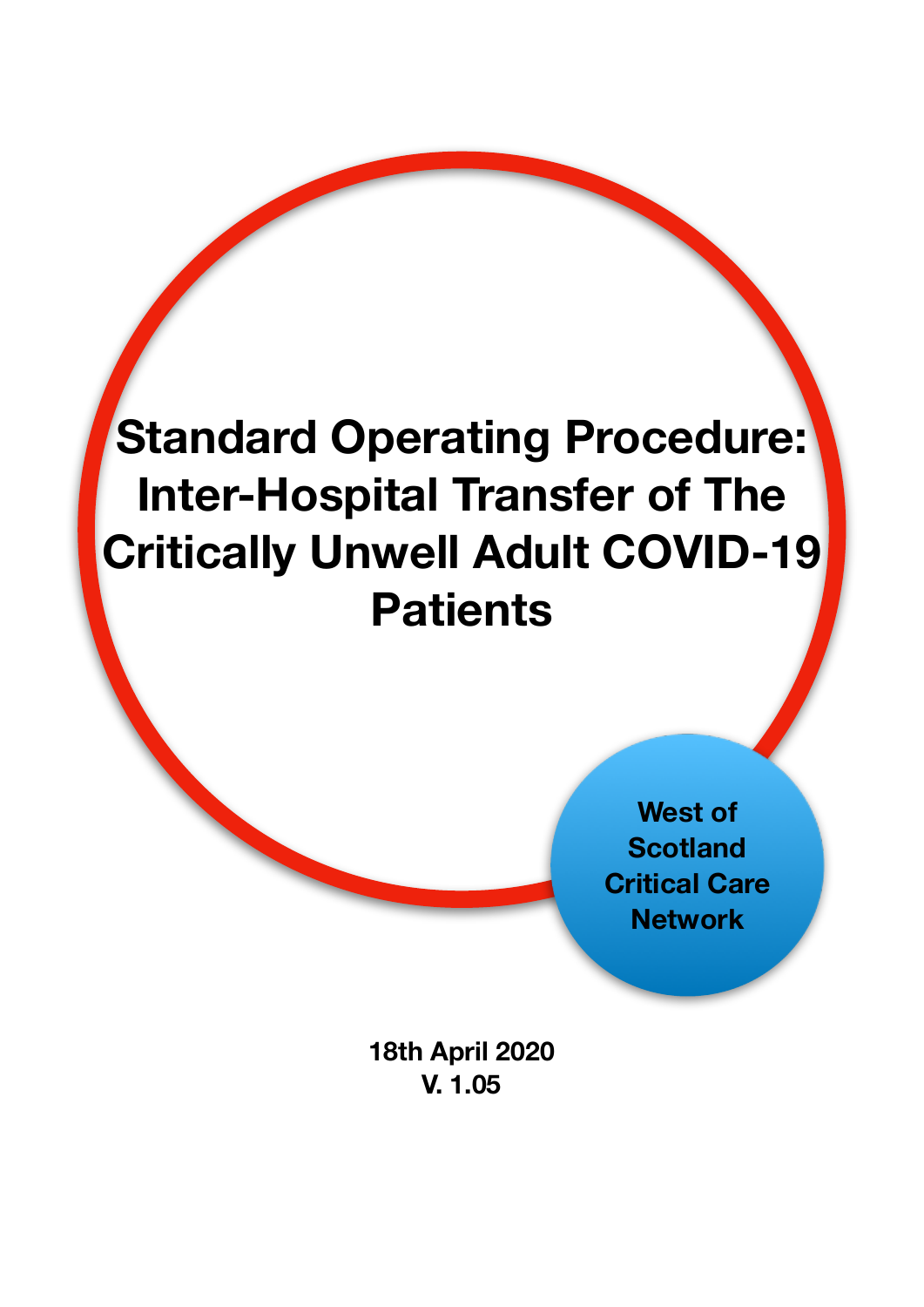#### **1. Background**

- i. The COVID-19 global pandemic has caused a significant increase in demand for mechanical ventilation and critical care resources.
- ii. Across the West of Scotland Critical Care Network we have seen a worsening capacity and demand mismatch for intensive care beds as the pandemic has progressed. In order to ensure equity of access to the appropriate level of care for patients we have set up a critical care COVID transfer team which will provide a safe, non-time critical transfer of ICU patients from one site to another where there is a level 3 bed available.
- iii. Transfers will be in line with the recommendations made in "Guidance on: The Transfer of the Critically Ill Adult" provided by The Faculty of Intensive Care Medicine (FICM) and The Intensive Care Society (ICS).

#### **2. Objective**

- i. The purpose of this document is to outline the set up for a safe, new inter-hospital transfer service for critically unwell adult patients who are potentially confirmed or suspected positive for COVID-19. It will outline how the team will be staffed, the procedure for activating the team, the protocol for patient transfer with equipment needs, and the personnel and equipment decontamination procedures.
- ii. This document adheres to the key recommendations made in the SAS SG009 Transmissible Droplet / Airborne Infections document and also in CV001.v2 Critical care retrieval of patients with possible or confirmed COVID19.
- iii. Due to the short time period available for planning and due to the rapidly changing demand upon critical care during this time, this document will be reviewed and possibly amended on a regular basis dependent on new information.

#### **3. Service**

- i. The service will operate five days per week, operating between the hours of 08:00 and 20:00 Monday to Friday and will be based at QEUH. A weekend service will be under review depending on demand.
- ii. The team will consist of two critical care doctors and a two person SAS (Scottish Ambulance Service) crew, using an ambulance compatible with using a CCT6 transfer trolley.
- iii. Transfers will be non-time critical transfers for capacity redistribution reasons and patients should be appropriately clinically stable for transfer.
- iv. The planned capacity would likely be for up to two, potentially three if timings allow, transfers per day within local area. Transfers from the wider area (e.g. Dumfries) may limit this capacity to one transfer per day.
- v. Any additional requests would need to be assessed by the senior clinician on for the transfer team in conjunction with QEUH receiving consultant holding the 83081(direct dial number 0141 452 3081) phone and they would review the priorities of calls, consider the availability of the team for the day and whether a call may need postponed to the following day. If demand exceeds current capacity then need for extra medical staff and crews will be discussed on a case by case basis in conjunction with SAS.
- vi. Patients need to be identified as early as possible in the morning and flagged up to the transfer team by 09:30 where possible. This can be done by contacting the transfer team on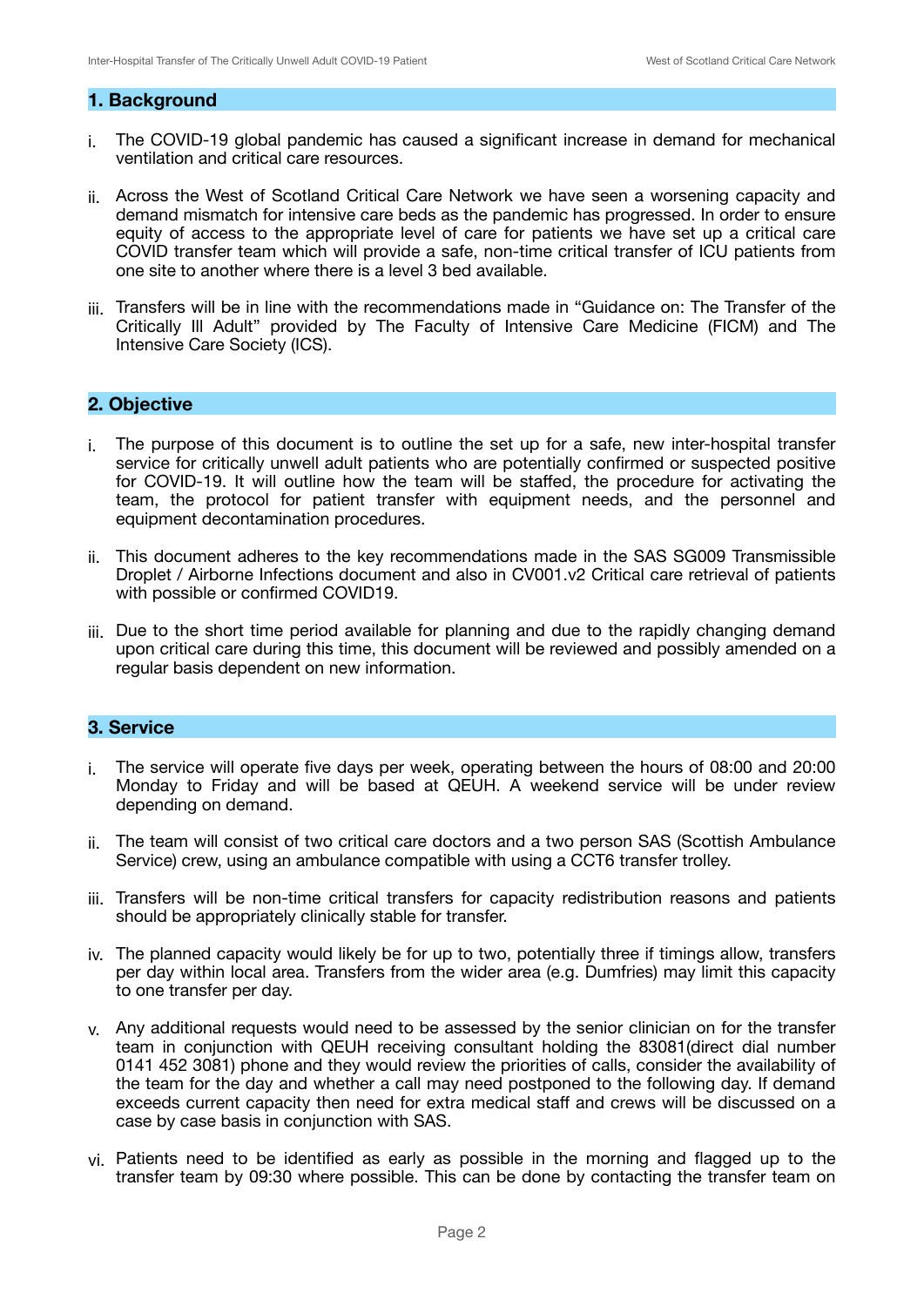07976 931 925 following acceptance of the patient by the critical care consultant at the receiving site.

- vii. No transfers will be started after 16:00 in order to avoid late finishes for team members.
- viii. In order to limit staff contact and reduce risk of COVID-19 exposure and due to the additional challenges of carrying out the transfer whilst wearing PPE, the service will not be able to transfer bariatric patients. It would be expected that patients should weigh less than 110Kg. Patients that weigh more than this are likely to need extra staffing resources and are therefore unlikely to be suitable.

#### **4. Team**

- i. The team will consist of two critical care doctors and a two person SAS crew. The team will rendezvous at 09:00 outside the paediatric ED bay.
- ii. The doctors may consist of consultants or trainees of appropriate seniority with experience in adult critical care and transfers. It should be ensured that the two doctors are suitably matched in terms of seniority and skill mix. At least one of the doctors should have prior experience of caring for critical care patients whilst dealing with the difficulties of wearing PPE (personal protective equipment).
- iii. For the trainees on the transfer team their supervising consultant would be the receiving consultant at the QEUH carrying the 0141 452 3081 (83081) phone, if there is no adult critical care consultant present on the transfer.
- iv. Staffing will be provided through a mixture of a pre-planned rota of anaesthetic trainees currently based in RHC, and a selection of PICU consultants and fellows with suitable adult critical care experience, and a daily allocation of a member of medical staff from QEUH critical care (allocated by the QEUH receiving consultant carrying the 83081 phone at 08:00).
- v. For the trainees currently based within paediatric anaesthesia it is expected that they would continue to work within paediatric theatres if there are no transport requirements that day. Monday to Friday the trainee allocated to paediatric emergency theatres 08:00 to 20:00 would usually take on the transfer team role.
- vi. The service will be consultant led where available however it is recognised that under current circumstances this may not always be possible, in this situation the senior transfer doctor will be a senior trainee with appropriate transfer and critical care experience.
- vii. Other medical staff undertaking transfers must be transfer trained (completed a transfer course or have Faculty of Intensive Care Medicine / Royal College of Anaesthetists competencies for transfer signed off at intermediate level or equivalent) as a minimum standard.
- viii. Any additional hours (and renumeration for) required for operating the transfer team in excess of normal working hours will need to be discussed on an individual basis.
- ix. The roles of the SAS crew should be clarified and the crew should be briefed prior to retrieval. This will include the following:

• Ensure that medical staff are appropriately briefed on securing the CCT6 trolley into the ambulance to reduce SAS crew contact with the patient, however the rear vehicle doors are only to be touched by appropriate SAS crew member.

• Oversee the transfer bags and any other "clean" equipment whilst the team is packaging the patient at the referring site.

• Hold the "clean" walkie talkie for communication with the team during packaging and during journey to communicate with medical team in rear of the vehicle.

 $\cdot$  Carry the transfer bag and other "clean" equipment to the ambulance whilst wearing droplet protection and keeping 1 metre distance from the patient at all times.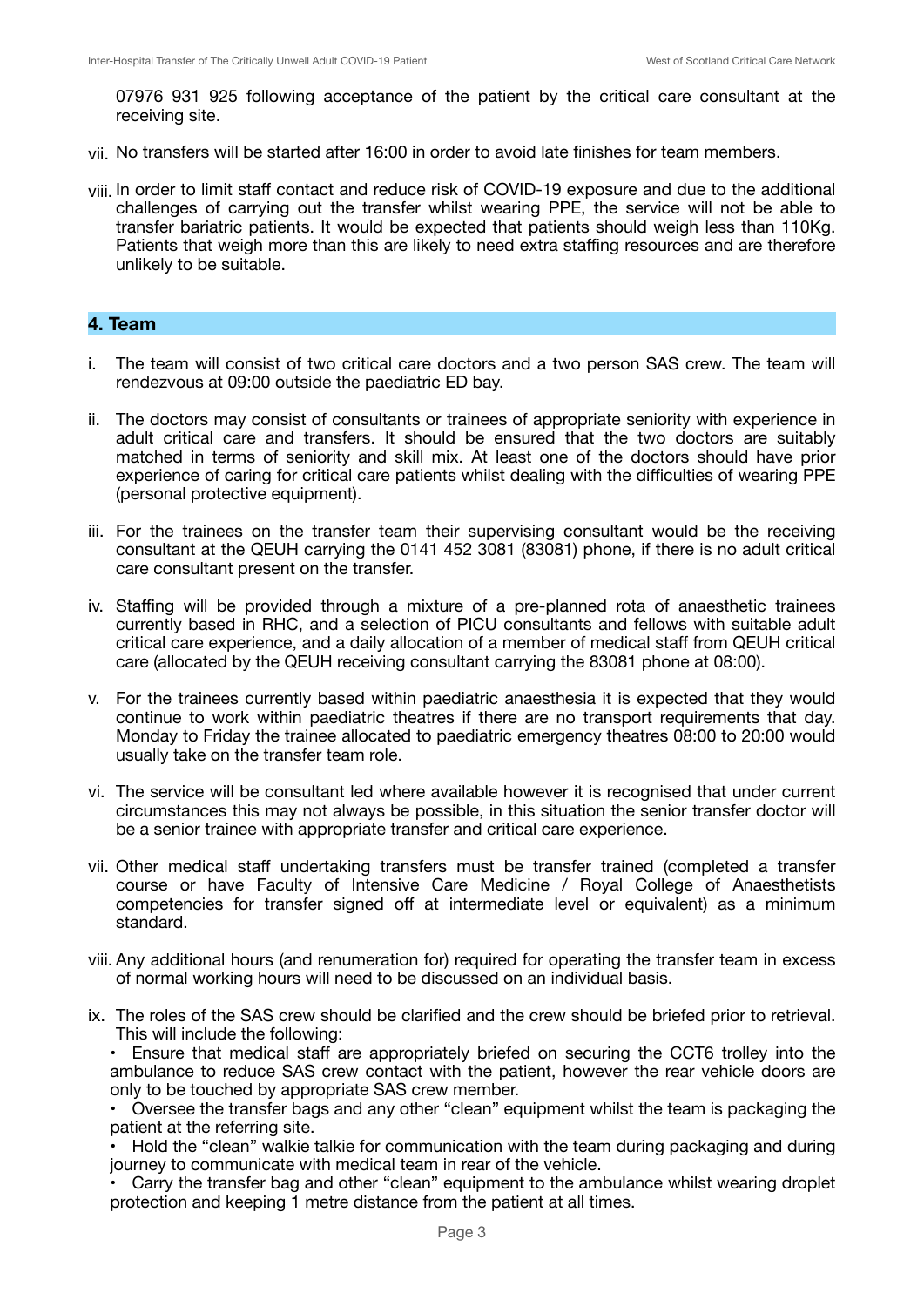• Communications during transfer journey i.e. pre-alert both referring and receiving units when the vehicle is 15 minutes away so they are prepared for the team's arrival

• Hold the transfer team's mobile phone during the journey in case there is communication regarding further transfers.

x. The Intensive Care Society (ICS), The Scottish Intensive Care Society (SICS), and The Association of Anaesthetists of Great Britain and Northern Ireland (AAGBI) have negotiated insurance for all their members involved in the transport of critically ill patients. Therefore medical staff should ensure they have membership to one of the above societies.

#### **5. Equipment**

- i. Equipment will be made available from QEUH as the operational base. It will be maintained and stocked on a daily basis by the medical staff on the transfer team.
- ii. Equipment will include:
	- Red kit bag (contents as per equipment list in appendix)
	- Airway grab bag with the addition of a video laryngoscope (as per contents in appendix)
	- Drugs bag (contents as per drugs list in appendix)
	- Vac Mat
	- CCT6 trolley provided by QEUH (EMRS SOP included in appendix)
	- 2 size E Oxygen cylinders
	- Oxylog 3000 ventilator (EMRS SOP included in appendix) mounted on CCT6
	- Four Braun infusion pumps (EMRS SOP included in appendix) mounted on CCT6
	- PPE as listed below
	- Philips Monitor with the capability to monitor end tidal CO2 and invasive pressures
	- Transfer documentation (see appendix)
	- Dedicated mobile phone 07976 931 925
	- Walkie talkies to aid team communication with appropriate wipeable bags
- iii. The Laerdel Suction Unit is available in the ambulance and it should be fitted with a high performance viral filter (not fitted as standard). If not available in an emergency a 50ml catheter tipped syringe can be used attached to standard closed suction tubing.
- iv. Staff should ensure they are trained to use all items of equipment prior to going on transfer calls. Where necessary training will be organised to ensure competent use.

#### **6. Minimum Standard of Monitoring**

- i. The standard of monitoring during transport should be at least as good as that at the referring hospital or receiving hospital and will be in line with laid out by FICM and ICS in their document "Guidance on: The Transfer of the Critically Ill Adult". This will be continuous monitoring with:
	- Cardiac Monitor

• Invasive blood pressure monitoring (or 5 minute non-invasive blood pressure if IBP has not been established and is deemed not necessary by the senior transfer medic)

- **Capnography**
- Oxygen saturations
- Temperature
- ii. In addition to this all patients will be on invasive ventilation and therefore ventilator settings, airway pressures, and inspired oxygen concentration will also be monitored.
- iii. Observations will be recorded on the transfer documentation (see appendix). This will be laminated and recorded in wipeable marker (for infection control purposes related to COVID-19) and transferred to the patient notes on arrival at the receiving unit.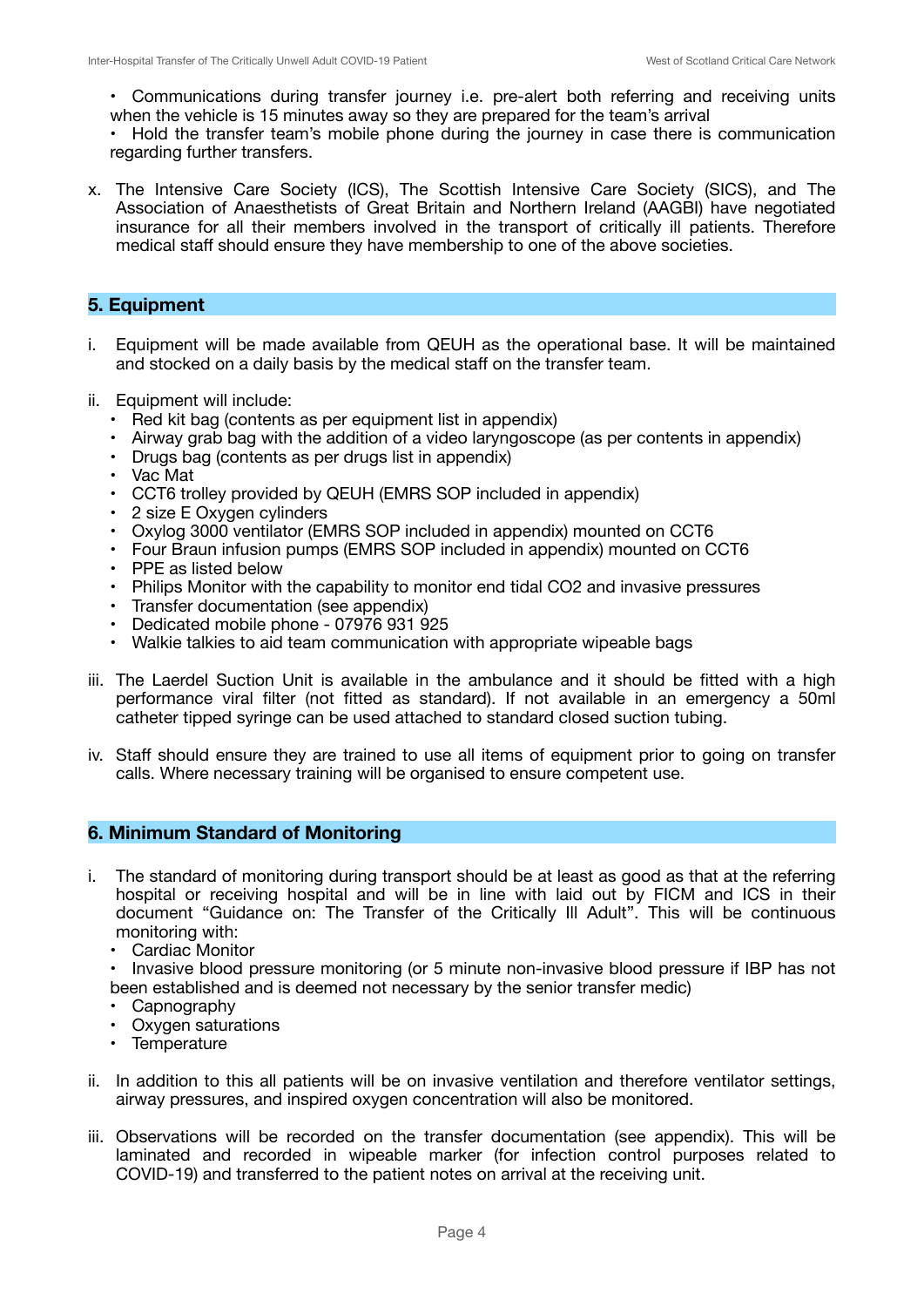#### **7. Infection Control & Personal Protective Equipment (PPE)**

i. Each of the medical team should take a grab bag of PPE, the following would be the minimum PPE required for each COVID-19 patient transfer:



ii. The SAS crew should aim to maintain a minimum of a 1 metre distance from the patient and not be involved in direct patient contact or aerosol generating procedures and therefore they will require only droplet protection i.e. surgical mask, apron and gloves.

#### **8. Case Allocation and Pre Departure Checks**

- i. The SAS crew will rendezvous with the transfer team at QEUH at 09:00 opposite the paediatric ED ambulance bay.
- ii. The cases will be allocated a priority following discussion between the senior transfer doctor and the receiving site consultant.
- iii. If cases have not already been flagged up to the transfer team and the receiving site prior to 09:45 then they should be flagged up at the 09:45 local health board call which the senior transfer doctor may be part of.
- iv. Patients selected should be appropriately stable for transfer. Patients should fit the following criteria:



- v. After this point any change to the priorities of calls or additional calls will be decided by contacting the lead of the transfer team.
- vi. The transfer team medical staff should ensure they have the following details from the referring site: patient details (name and CHI), location and clinical details, and identify an appropriate door for rendezvous with the referring site member of staff. They should also communicate a suitable NHS email address to which the handover document (see appendix) can be emailed to.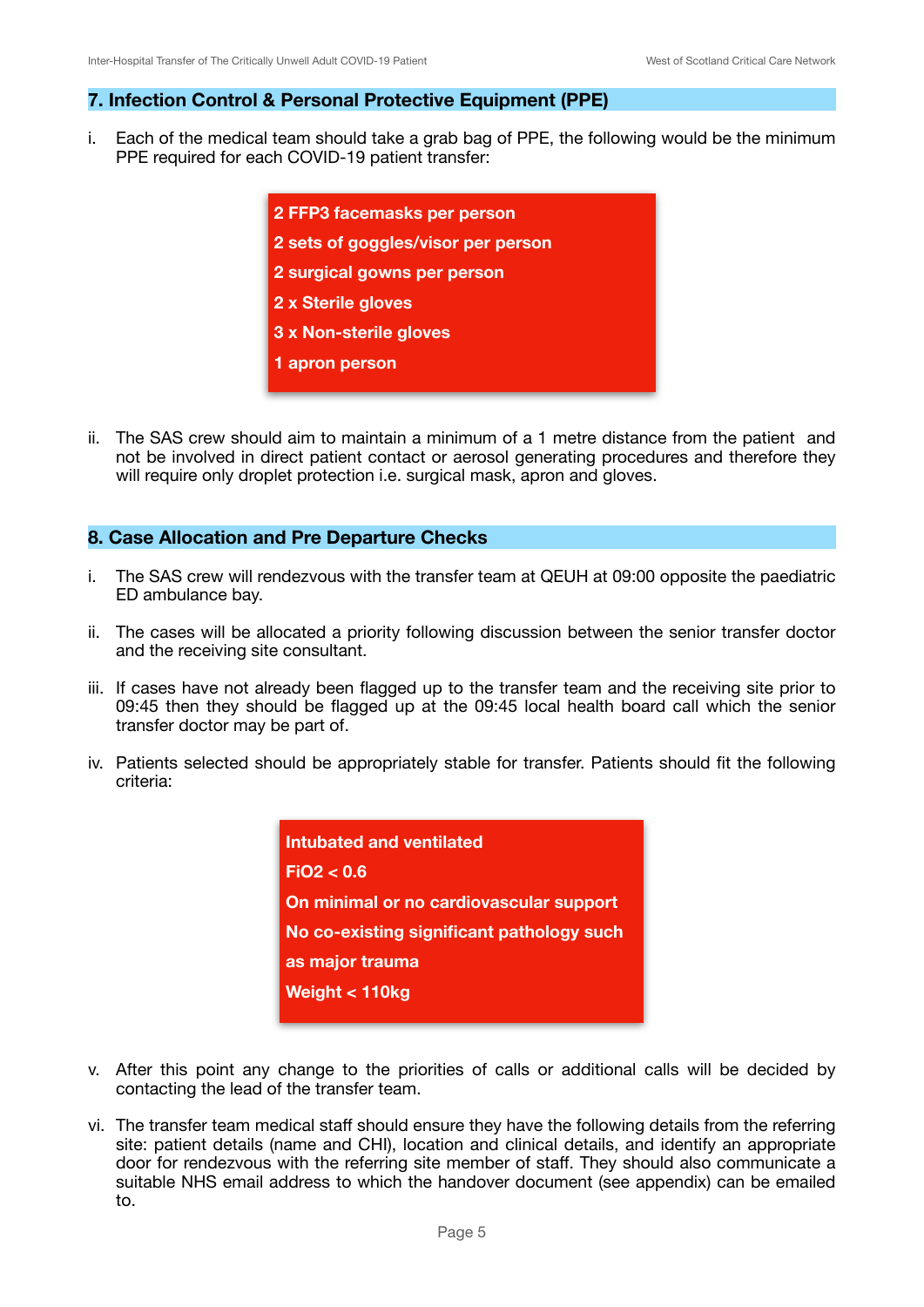- vii. Prior to departure the team should ensure equipment (inc. CCT6 trolley), Personal Protective Equipment (PPE) and drugs are checked and ready as per checklists (see appendix).
- viii. Prior to departure team should inform the referring hospital of their estimated time of arrival and give a 15 minute pre-alert to ensure there is a member of staff available to meet the ambulance on arrival.

#### **9. Referring Hospital Site Transfer Process**

- i. On arrival at the referring hospital a member of staff will meet the arriving transfer team. This is due to potential lack of knowledge by the transfer team of the geography of other sites, especially given that patients may be being treated in unusual areas of the hospital. The member of staff could be non-clinical, the main requirement is that they are aware of how to navigate a route (suitable for the CCT6 trolley) to a clean area near to where the patient is being treated.
- ii. The requirements of the referring site are laid out in The Referring Hospital Checklist (see appendix)
- iii. In a suitable "clean" area, outside of the patient area, equipment should be divided into equipment which will be kept "clean" and equipment which will have patient contact and will therefore be "dirty". Put "dirty" equipment on CCT6 trolley.
- iv. A member of the SAS crew will be allocated as "gatekeeper" outside the COVID-19 area and will hold the transfer team phone, "clean" walkie talkie and "clean" equipment.
- v. Medical Team should don PPE with a buddy check system. It is advisable to write the names and roles of team on front of gowns for easy identification whilst wearing PPE.
- vi. The patient will be packaged and secured on the Vac Mat on the CCT6 trolley and the ventilator transfer should be done as per the prompt card (see appendix) with, endotracheal tube (ETT) clamped, ventilators on standby and ensure closed suction fitted to ETT.
- vii. During the ventilator change it is advisable for staff to wear an additional apron and pair of gloves over their PPE which can be discarded if they are not needing to doff prior to departure.
- viii. The Oxylog ventilator should be set up ensuring the HME filter is fitted appropriately just distal to the closed suction unit. When in dirty areas  $FiO<sub>2</sub>$  should be set to 100% to prevent air entrainment with contaminated air.
- ix. Allowing a period of 20 minutes post ventilator change will ensure stability of patient on the CCT6 and the Oxylog ventilator. Oxygen should be connected to a mains supply rather than cylinders during this time.
- x. During this time the medical team may want to doff and have a refreshment break in a non-COVID-19 area if a long return journey is anticipated.
- xi. After a final check of observations and action card requirements, the transfer team will leave the referring unit and move to the ambulance with medical staff pushing the trolley.
- xii. SAS Crew remain "clean" in droplet protection and can lead the way and clear any obstacles, maintaining a >1 metre distance from the patient.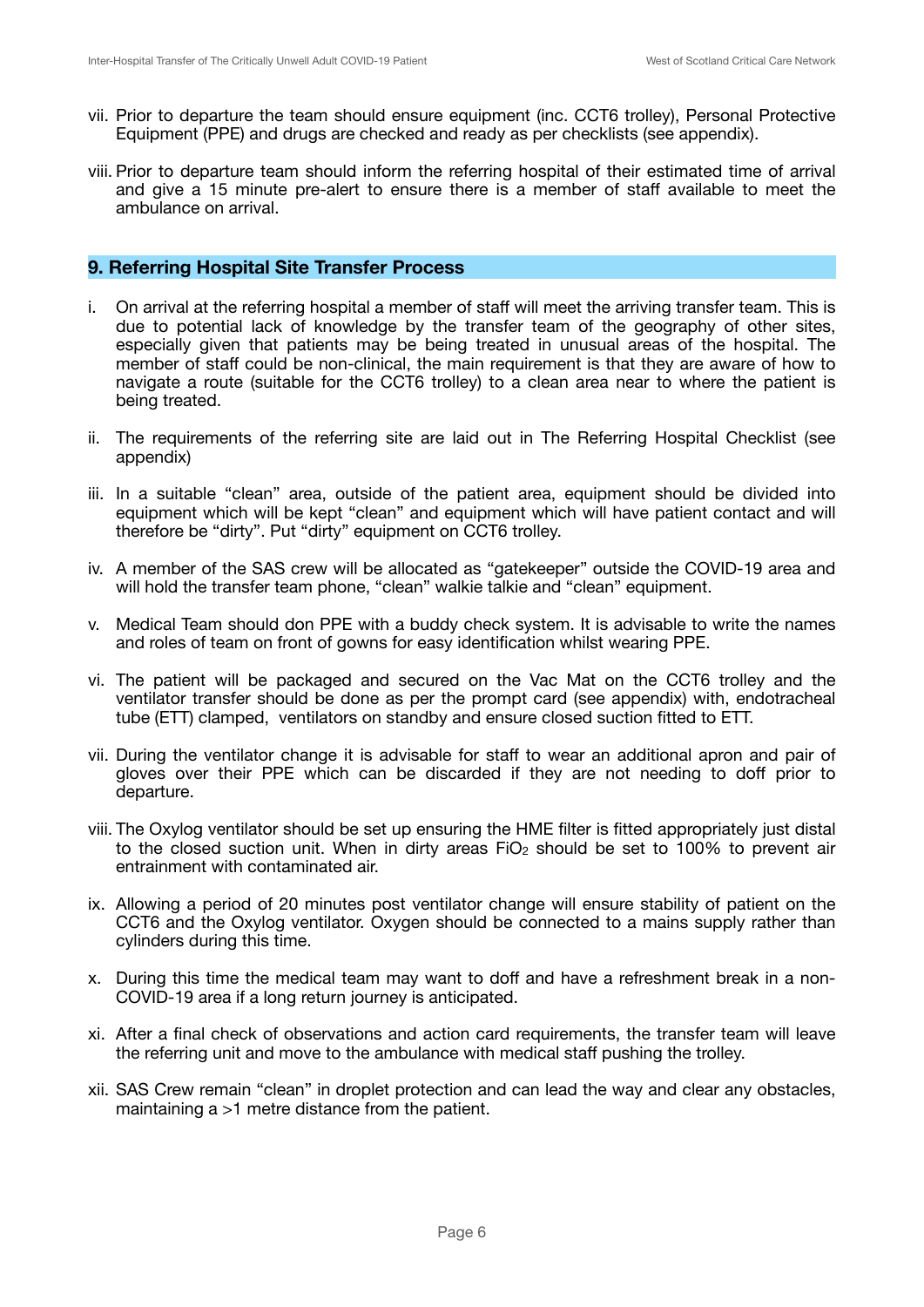#### **10. Mid Transfer Process and Communication**

- i. Medical staff will secure CCT6 trolley into vehicle (following morning briefing on this), SAS crew only will control the rear doors.
- ii. Medical staff will travel in full PPE with the patient.
- iii. SAS crew will remain in the front as the "clean" team, the window between the cab and the back of vehicle is to remain closed, the windows in the front should be open if possible. Communication will be via hands free walkie talkie or intercom system (no patient details to be given as it will be an unsecure connection).
- iv. High speed transfer will be avoided as these are non-time critical transfers. Blue lights will be at the discretion of the transferring team senior doctor to aid passage and deliver a smooth journey.
- v. The "clean" crew should hold the team mobile phone in case of any communication regarding other transfers.
- vi. The SAS crew will give the receiving site a 15 minute pre-alert of arrival to allow a member of staff to meet arriving transfer team.

#### **11. Receiving Unit Transfer Process**

- i. There should be a pause prior to entering the "dirty" area to ensure all staff are still wearing adequate PPE and to ensure Oxylog is on FiO2 100% to prevent air entrainment. SAS crew to remain outside and can leave the clean equipment in an appropriately agreed area. This will allow the SAS crew to leave to take the vehicle to be cleaned at the nearest station.
- ii. Handover will occur at the patient's bedside in full PPE.
- iii. The patient will be transferred onto the ICU bed and ventilator as per prompt card (see appendix), ensuring both ventilators are in stand by mode and that the tube clamp is used.
- iv. Once the patient is established upon ICU bed and ventilator the medical staff from the transfer team will ensure they remove all transfer team pumps, monitoring and other equipment.
- v. The transfer team will ensure all appropriate documentation is transferred to the receiving site.
- vi. Equipment will be taken to the doffing area for decontamination as per decontamination guide (see appendix) and then the medical staff will doff PPE.
- vii. Whilst the medical team are decontaminating the medical equipment and restocking, the SAS crew will take the vehicle to the nearest station for cleaning.
- viii. Medics will check and replenish equipment and drugs as necessary for the next transfer or in preparation for the following day. Checks will be carried out and signed for appropriately.

#### **12. Post- transfer debriefs & well-being**

- i. Post transfer, the team should conduct a hot-debrief. Any challenges or adverse events may require further debrief or discussion with the larger ICU and retrieval team. Highlighting areas of good practice is also important and shared with the wider team so that it might be replicated again in future transfers.
- ii. Transfers of critically ill patients in full PPE are very challenging and can induce fatigue. The team should have sufficient time to rest and refuel following a transfer. In the event of a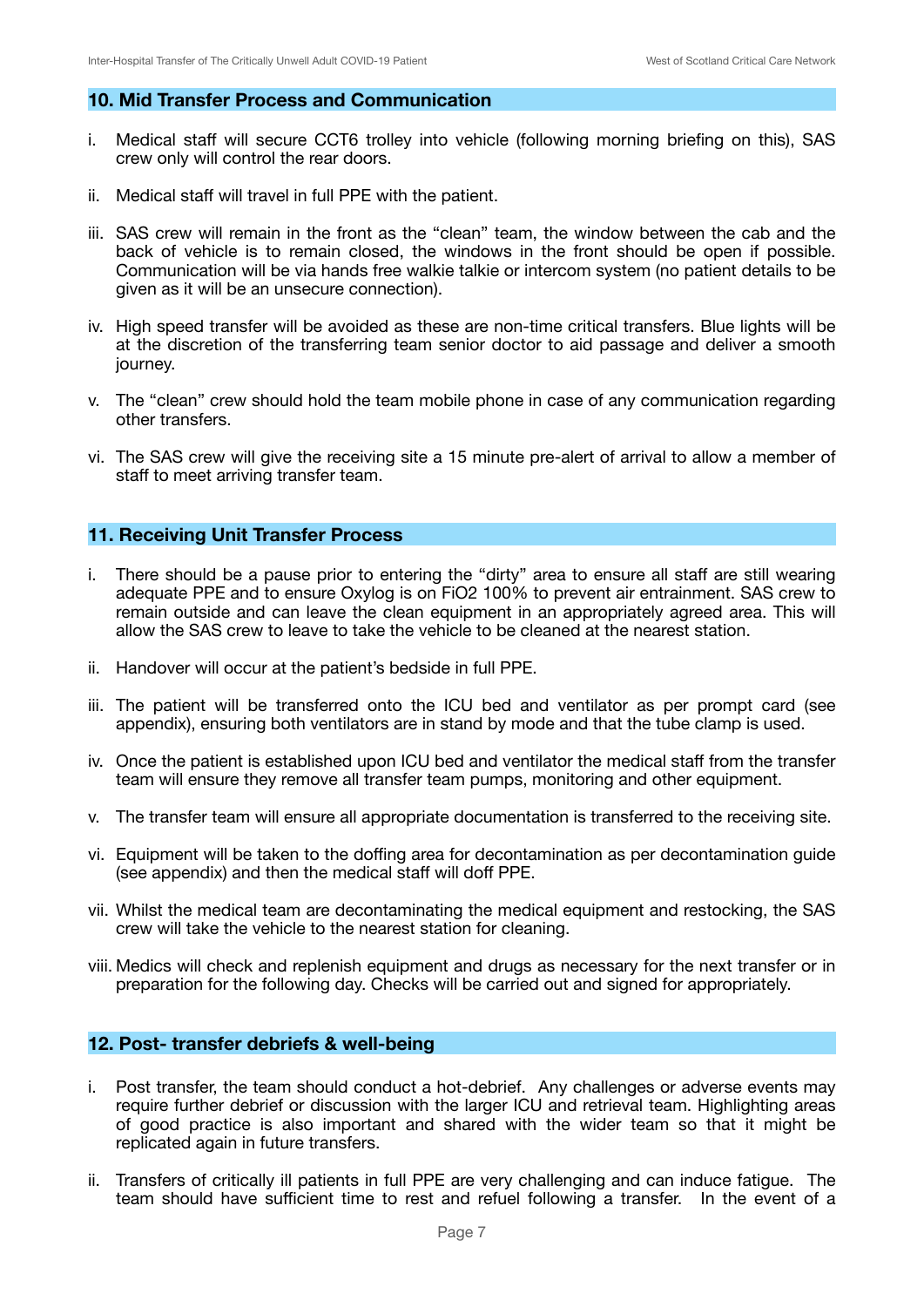difficult transfer (for example, a death during transfer), the team should always have the option to not undertake further transfers that day.

iii. Participation in this process presents a degree of personal risk over and above that of normal operations and team members should conduct a personal risk assessment for themselves. Anyone wishing to be exempt, for any reason, should make their line manager aware; they will be supported.

#### **13. Adverse Events**

- i. Significant Patient Deterioration If a patient has deteriorated between transfer request and pick up it wlll be at the discretion of the senior transfer doctor as to whether the transfer should go ahead. If the deterioration occurs mid transfer then the doctor can undertake a risk assessment and decide whether to return to the referring site, continue to the receiving site or (in extreme situations) divert to the nearest emergency department with a COVID-19 positive pre alert resus call.
- ii. Patient has a Cardiac Arrest The patients being transferred are expected to be assessed as being stable for transfer and therefore unanticipated cardiac arrest would be unlikely. In the event of this occurring management is at the discretion of the senior transfer doctor. Two cycles of resuscitation will be completed (unless DNACPR in place) whilst reversible causes are considered and treated as appropriate. If the patient does not respond to these measures, and particularly if the cardiac arrest is due to the progression of COVID-19 disease process then it is likely that further resuscitation attempts will be futile and can be discontinued at the discretion of the senior transfer doctor.
- iii. Patient Death in Transit In the event of a patient dying during the transfer the patient will continue to be transported to the receiving site where the doctor will formally examine the patient and confirm death. The appropriate critical incident reporting documentation will be completed.

#### **14. Risk Management**

- i. It is important than any adverse events or near misses are captured and appropriately escalated. Datix reports in GG&C are an appropriate way to do this (rather than through the Ambulance Service Incident Reporting). Whilst excessive datix forms or using this tool for small matters is inappropriate (and may not be processed in a timely fashion during this pandemic), it is important that due processes are followed. Equally any areas of good practice or elements of the transfer that went particularly well may be passed on via Greatix forms.
- ii. There should be an appropriate system to escalate concerns and also enable learning for other transfer teams so that future transfers can benefit from this. This should be communicated in a timely fashion to those clinicians undertaking these transfers.

#### iii. Travel Sickness

- Consider prophylactic anti-emetics
- Nausea and vomiting can be debilitating in retrieval and will not be helped by PPE.
- Vomiting with full PPE during a transfer will compromise infection control of the retrieval team.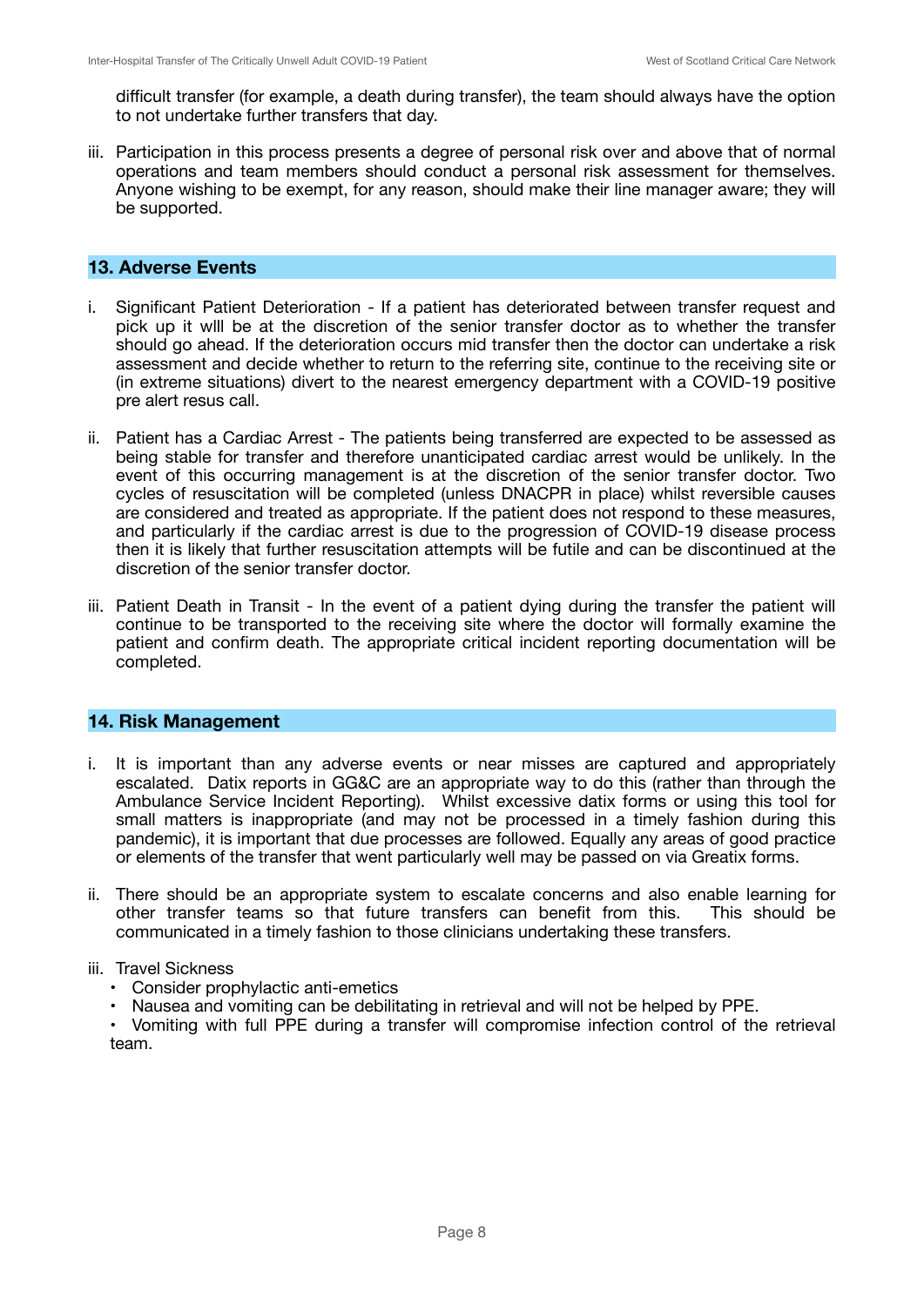#### **15. Acknowledgments**

We would like to thank both EMRS and ScotSTAR for their support in compiling the relevant documentation in a short space of time, the use of their information has been invaluable. In addition to this we are extremely grateful to the anaesthetic department and PICU at RHC for the provision of staffing and their support in setting up this service for adult patients. We also thank SAS for their support and for the provision of crew and vehicle.

#### **16. Appendices**

- 1. WoS CCN Prompt Cards for the Transfer of Critically Unwell COVID-19 Patients
- 2. Transfer Documentation
- 3. Referral Site Checklist
- 4. Handover Form
- 5. Equipment & Drugs lists
- 6. Emergency Action Cards adapted from EMRS

Also to be included in team documentation will be the following documents for reference:

- 7. SAS CG011.v1 Adult Drug Infusions Guidance
- 8. EMRS SOP Oxylog 3000
- 9. EMRS SOP Ferno CCT6 Trolley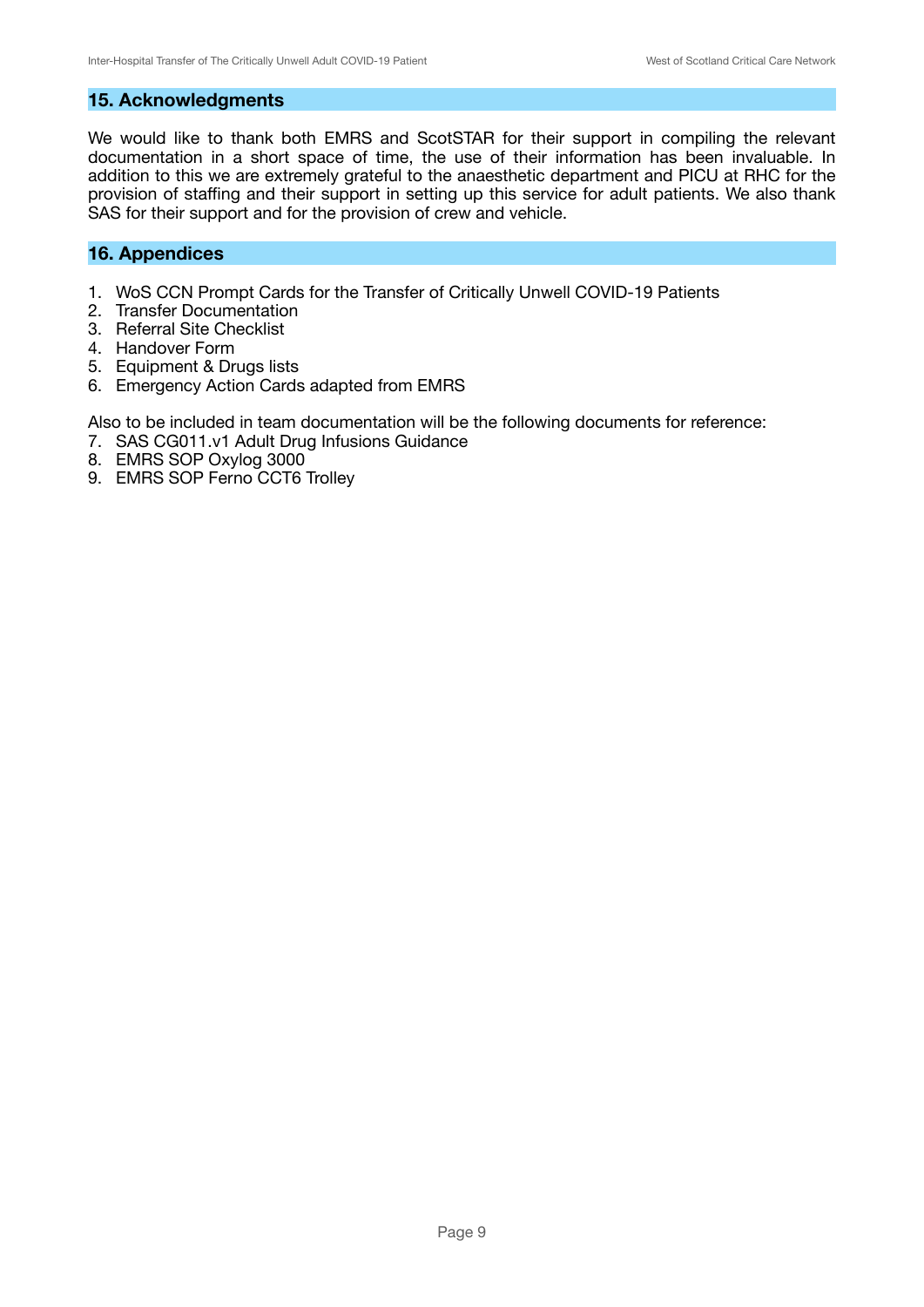| <b>WOS CCN Covid-19 Transfer Prompt Cards</b><br>V1.03<br>(Adapted from ScotSTAR Paediatric Team COVID-19 card, EMRS post mission checklist and RAH<br><b>CCT6</b> pre and post transfer checklists) |                                                                                                                                                                                                                                                   |  |  |  |  |  |
|------------------------------------------------------------------------------------------------------------------------------------------------------------------------------------------------------|---------------------------------------------------------------------------------------------------------------------------------------------------------------------------------------------------------------------------------------------------|--|--|--|--|--|
| $\sqrt{ }$                                                                                                                                                                                           | <b>PRE-DEPARTURE</b>                                                                                                                                                                                                                              |  |  |  |  |  |
|                                                                                                                                                                                                      | 08:00 Identify medical team members for the day. Contact 83081 for 2nd team<br>member if necessary                                                                                                                                                |  |  |  |  |  |
|                                                                                                                                                                                                      | <b>CCT6 Trolley:</b><br>Daily check complete and signed for in logbook<br>Attach circuit and run full ventilator/circuit check<br>Full battery: ventilator, pumps, monitor, suction unit                                                          |  |  |  |  |  |
|                                                                                                                                                                                                      | Yellow Drugs Bag: check sealed and signed for previous day in log book                                                                                                                                                                            |  |  |  |  |  |
|                                                                                                                                                                                                      | SCRAM Airway Bag: check sealed and signed for previous day in log book                                                                                                                                                                            |  |  |  |  |  |
|                                                                                                                                                                                                      | <b>Red Response Bag:</b> check sealed and signed for previous day in log book                                                                                                                                                                     |  |  |  |  |  |
|                                                                                                                                                                                                      | PPE: 2 x full sets                                                                                                                                                                                                                                |  |  |  |  |  |
|                                                                                                                                                                                                      | <b>Documentation Folder: Prompt cards, Laminated Transfer Document, dry wipe</b><br>markers                                                                                                                                                       |  |  |  |  |  |
|                                                                                                                                                                                                      | <b>Comms:</b> Team phone (plus appropriate charger if necessary) and radios                                                                                                                                                                       |  |  |  |  |  |
|                                                                                                                                                                                                      | Personal: Money and food if required                                                                                                                                                                                                              |  |  |  |  |  |
|                                                                                                                                                                                                      | 09:00<br>Rendezvous (Paeds A&E ambulance bay area) with SAS crew and make team<br>introductions. SAS crew phone number 07920 271 622                                                                                                              |  |  |  |  |  |
|                                                                                                                                                                                                      | 10:00<br>Senior transfer doctor to dial into health board call to identify potential transfers for<br>the day and prioritise calls. Liaise with QEUH consultant on 83081.                                                                         |  |  |  |  |  |
|                                                                                                                                                                                                      | <b>Contact with Referring Site</b><br>Team to make contact with receiving hospital to identify patient details, location<br>and clinical details and organise to send referring site checklist and handover<br>form via secure NHS email account. |  |  |  |  |  |
|                                                                                                                                                                                                      | <b>Team Brief:</b> Ensure whole team aware of plan and SAS crew to run through securing<br>CCT6 trolley in vehicle                                                                                                                                |  |  |  |  |  |
|                                                                                                                                                                                                      | <b>Pre-Alert:</b> Inform referring site of departure plus 15 minute pre-alert for longer<br>journey, request escort for arrival                                                                                                                   |  |  |  |  |  |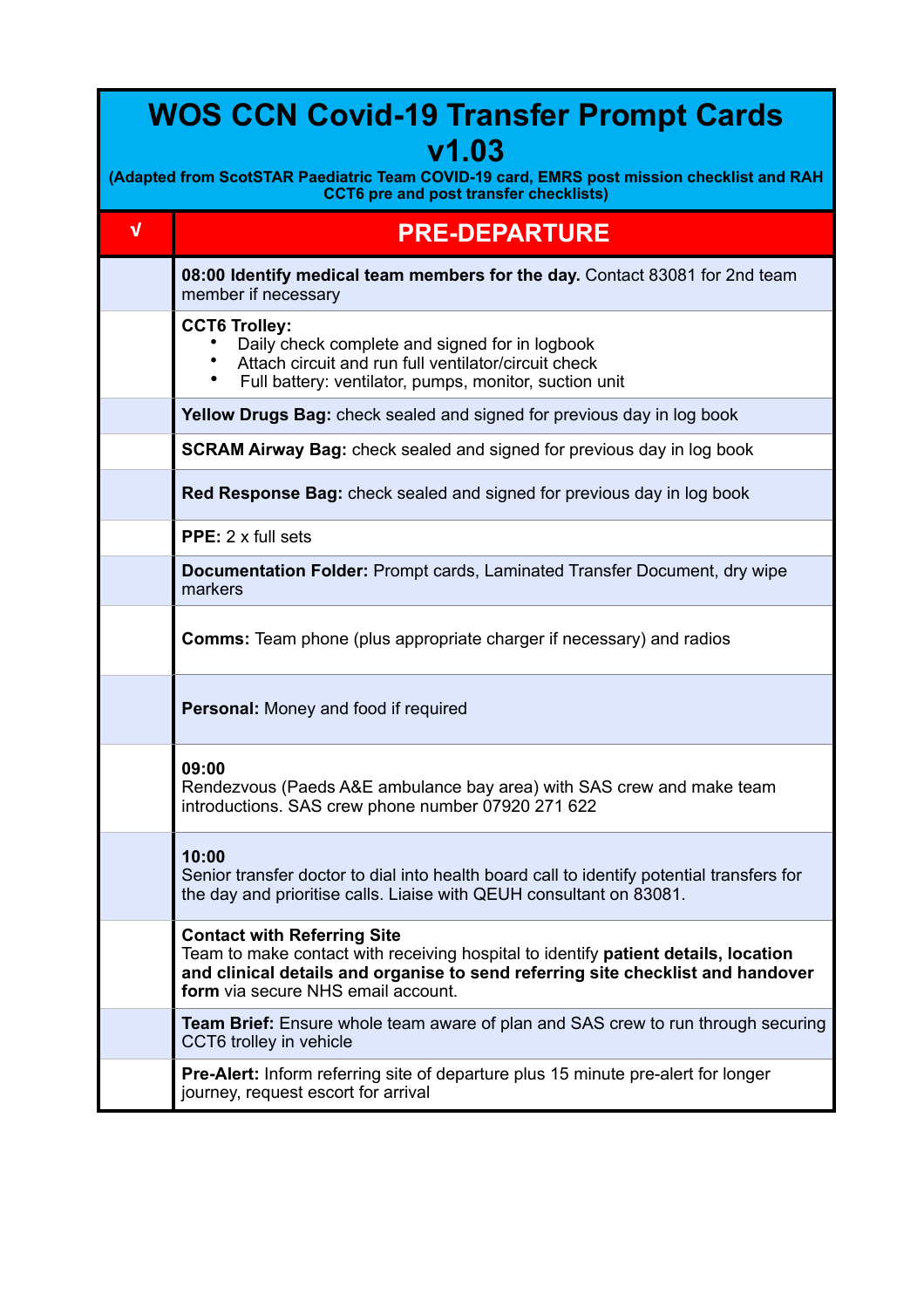| $\sqrt{}$ | <b>REFERRING SITE</b>                                                                                                                                                                          |  |  |  |  |  |
|-----------|------------------------------------------------------------------------------------------------------------------------------------------------------------------------------------------------|--|--|--|--|--|
|           | Meet referral site staff member at designated door                                                                                                                                             |  |  |  |  |  |
|           | Identify clean area outside ICU: separate kit into 'clean' and 'dirty'                                                                                                                         |  |  |  |  |  |
|           | Assign 'gatekeeper': usually SAS crew member to remain with kit                                                                                                                                |  |  |  |  |  |
|           | <b>Don PPE</b> prior to entering room – use referring site PPE where possible, staff should<br>only use masks they have passed fit testing on                                                  |  |  |  |  |  |
|           | PAUSE: PPE CHECK AND ENSURE FIO <sub>2</sub> ON OXYLOG IS 100%                                                                                                                                 |  |  |  |  |  |
|           | Receive Handover for Patient and ensure referring site checklist has been<br>completed                                                                                                         |  |  |  |  |  |
|           | Pre-oxygenate the patient prior to moving onto CCT6                                                                                                                                            |  |  |  |  |  |
|           | <b>Ventilator change:</b> ensure both vents on standby then ETT clamped. Consider<br>wearing extra pair of gloves and apron for this which can be removed prior to<br>departing referring site |  |  |  |  |  |
|           | ETT-airway adapter-closed suction catheter-HME filter-ETCO2 line-<br>ventilator tubing                                                                                                         |  |  |  |  |  |
|           | Package patient in vacmattress and eliminate snags, Ensure period of stability on<br>CCT6 (recommended at least 20 minutes with patient on wall oxygen)                                        |  |  |  |  |  |
|           | Decision re time of transport:                                                                                                                                                                 |  |  |  |  |  |
|           | Team agree and short transfer<br>Team doff PPE in designated doffing<br>or<br>then remain in PPE<br>area, minus FFP3 mask                                                                      |  |  |  |  |  |
|           | Team leave designated doffing area,<br>Remove FFP3 mask                                                                                                                                        |  |  |  |  |  |
|           | Refreshments etc and communicate<br>with receiving unit and then re-don PPE                                                                                                                    |  |  |  |  |  |
|           | <b>Complete Ready to Go checklist</b> before departing with patient (see next<br>page)                                                                                                         |  |  |  |  |  |
|           | Referring site to escort team back down to ambulance, SAS crew member carries<br>clean bags and maintains 2 metre distance from patient                                                        |  |  |  |  |  |
|           | 15 minute pre-alert given to receiving site - request staff member to meet at<br>appropriate door                                                                                              |  |  |  |  |  |
|           | Medical staff travel in full PPE in rear of vehicle with patient, SAS crew in front with<br>window between front and rear closed                                                               |  |  |  |  |  |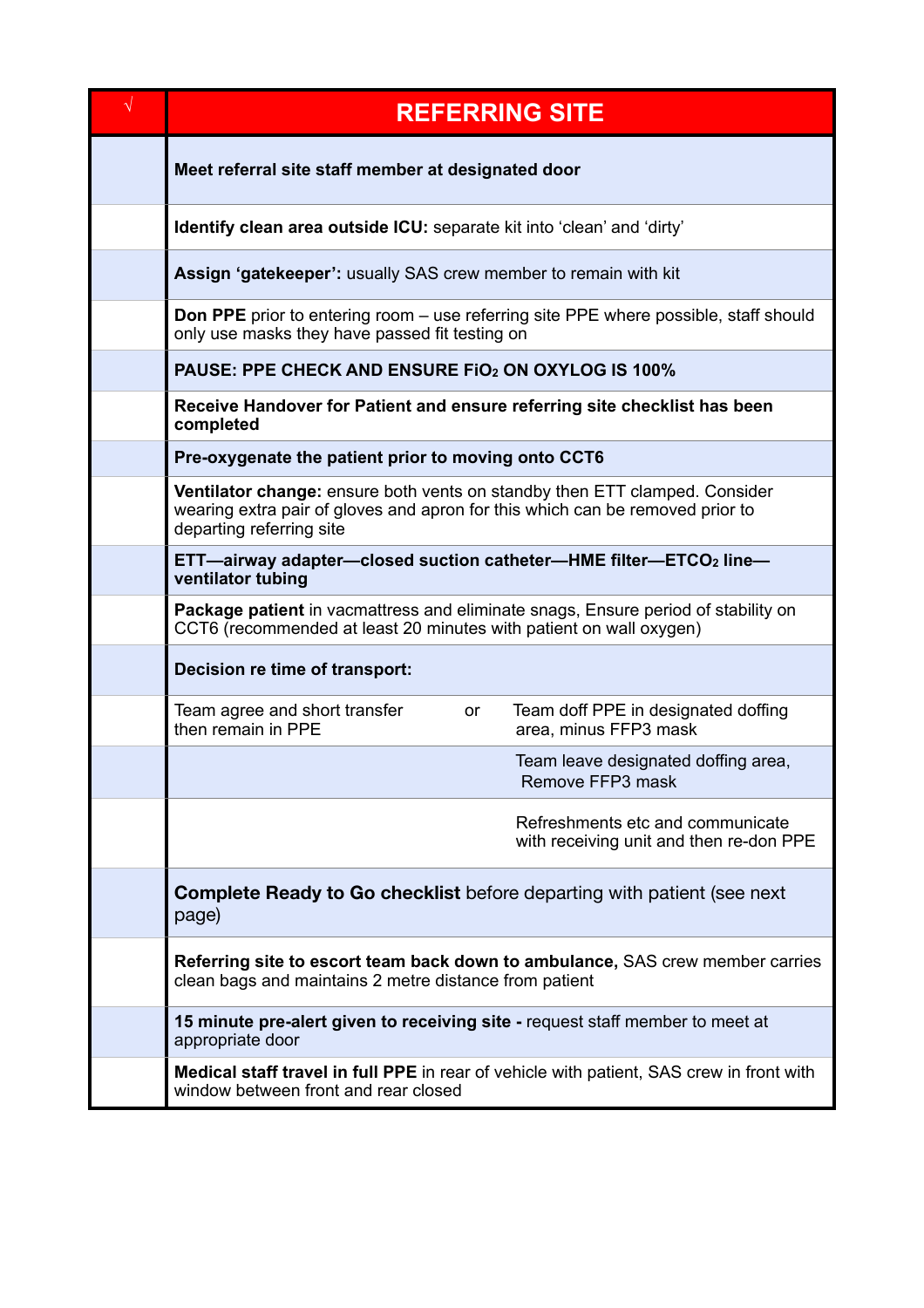| $\sqrt{ }$ | <b>READY TO GO CHECKLIST</b>                                                                                                                                                                                                                             |
|------------|----------------------------------------------------------------------------------------------------------------------------------------------------------------------------------------------------------------------------------------------------------|
|            | <b>PATIENT:</b><br>ETT tube secured and tied in<br>Eyes taped or padded<br>IV access x2 patent and accessible<br>Oxygenation and perfusion acceptable<br>Pupils, GCS documented<br>NG secured and aspirated<br>$\bullet$<br>Catheter bag emptied, K+safe |
|            | <b>MONITORING:</b><br><b>ECG</b><br>• Arterial line: zeroed, transducer secured, trace displayed<br>$ETCO2$ and $SpO2$ displayed                                                                                                                         |
|            | <b>DRUGS:</b><br><b>Emergency drugs</b><br>Sedation: transfer time x2<br>• Vasoactive drugs: transfer time x2, MAP decision point confirmed<br>Muscle relaxant: transfer time x2<br>Analgesia (boluses): transfer time x2                                |
|            | <b>VENTILATION:</b><br>Established on transfer ventilation: Vt 6-8ml/kg, Ppeak <30cmH <sub>2</sub> O<br>• Spare Mapelson C circuit or Ambu bag<br>• OXYGEN = 2 x transport time (mins) x $[(MV x FiO2) + 0.5]$<br>$\bullet$<br>Size E cylinder = 680L    |
|            | <b>VACMAT: air suctioned</b>                                                                                                                                                                                                                             |
|            | <b>DOCUMENTATION:</b><br>Patient case notes including imaging. Drug Kardex, ITU Carevue notes<br>$\bullet$<br>Referral proforma<br>Laminated transfer sheet                                                                                              |
|            | <b>COMMUNICATION:</b><br>Receiving hospital contacted: ETA, destination and bedspace confirmed<br>Patient relatives informed<br>Transfer phone and radio                                                                                                 |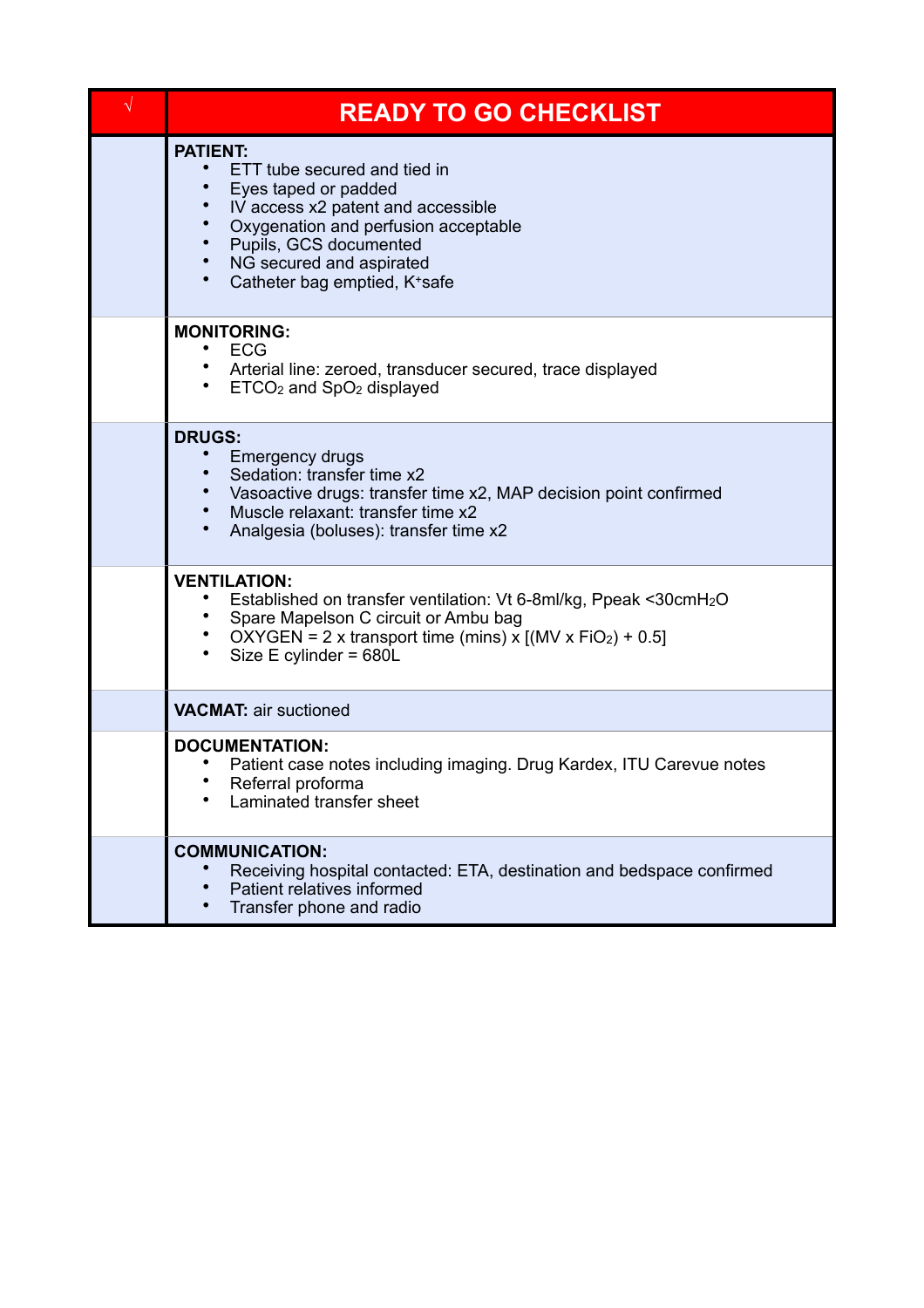| <b>RECEIVING SITE</b>                                                                                                                                                                                                                                  |  |  |  |  |  |
|--------------------------------------------------------------------------------------------------------------------------------------------------------------------------------------------------------------------------------------------------------|--|--|--|--|--|
| Meet receiving site staff member at designated door                                                                                                                                                                                                    |  |  |  |  |  |
| <b>Identify 'clean' area:</b> ensure 'clean' kit kept here, SAS crew can leave at this point<br>to take vehicle for cleaning                                                                                                                           |  |  |  |  |  |
| PAUSE: PPE CHECK AND ENSURE FIO <sub>2</sub> 100% ON OXYLOG IS 100%                                                                                                                                                                                    |  |  |  |  |  |
| <b>Handover</b> to receiving site in designated bedpsace with full PPE on                                                                                                                                                                              |  |  |  |  |  |
| <b>Ventilator change:</b> ensure both vents on standby then ETT clamped                                                                                                                                                                                |  |  |  |  |  |
| ETT-airway adapter-closed suction catheter-HME filter-ETCO <sub>2</sub> line-<br>ventilator tubing-HME filter on expiratory limb--ventilator                                                                                                           |  |  |  |  |  |
| <b>Transfer</b> patient onto bed, ensure all transfer team monitoring and pumps returned                                                                                                                                                               |  |  |  |  |  |
| Documentation: take photo of transfer proforma and email to duty transfer doctor.<br>Wipe clean transfer proforma and laminated cards                                                                                                                  |  |  |  |  |  |
| <b>Decontamination of equipment</b> by team in full PPE using disposable cloths and<br>Actichlor::<br>Blood contaminated: 1% Actichlor (10 tablet sin 1L H <sub>2</sub> O)<br>Non blood contaminated: 0.1% Actichlor (1 tablet in 1L H <sub>2</sub> O) |  |  |  |  |  |
| Alcohol gel hands. Clean equipment from top or furthest away point                                                                                                                                                                                     |  |  |  |  |  |
| CCT6<br>Wheels<br>Outside of cupboard and frame<br>Harness and buckles<br>Monitor<br>Braun infusion pumps<br>Suction unit (dispose of contaminated suction equipment)<br>Vacmattress - wipe, machine wash cover<br>Oxylog - dispose of tubing          |  |  |  |  |  |
| <b>Communications:</b> wipe clean protective pouch                                                                                                                                                                                                     |  |  |  |  |  |
| Clean any other used kit: drugs bag, scram bag and red bag if necessary,<br>McGrath video laryngoscope cleaned and blade disposed of if used                                                                                                           |  |  |  |  |  |
| Trolley removed from contaminated area                                                                                                                                                                                                                 |  |  |  |  |  |
| Doff PPE in designated area. Remove FFP3 mask outside doffing area                                                                                                                                                                                     |  |  |  |  |  |
| <b>Yellow drug bag:</b> remove from plastic bags and wipe clean.                                                                                                                                                                                       |  |  |  |  |  |
| <b>SCRAM airway bag:</b> remove from plastic bags and wipe clean. If used, need to<br>wipe inside contents. If used, wipe clean McGrath handle and dispose of blade                                                                                    |  |  |  |  |  |
| <b>Red response bag:</b> remove from plastic bags and wipe clean                                                                                                                                                                                       |  |  |  |  |  |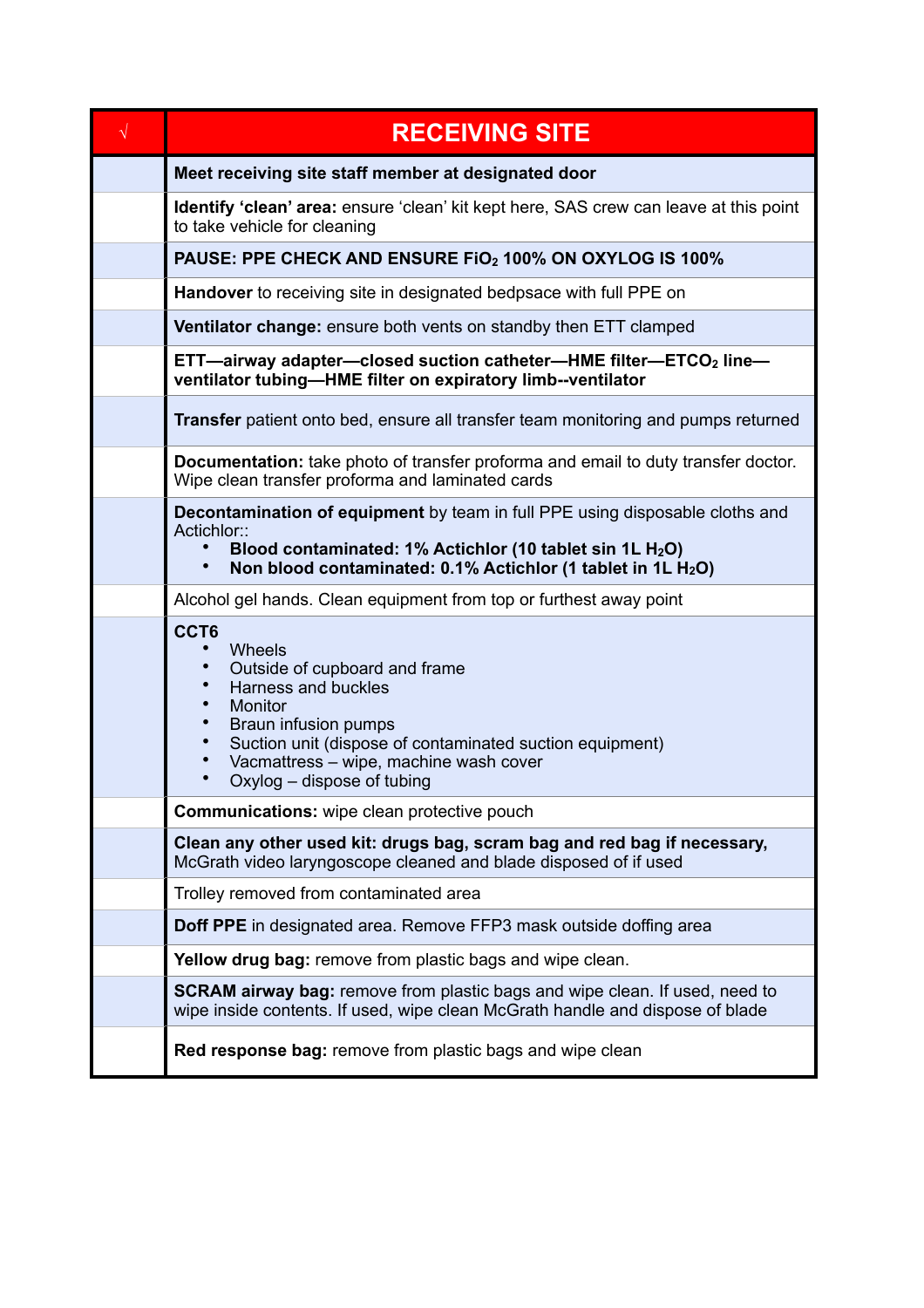| V | <b>POST MISSION</b>                                                                                                                                                                                                                                                                                                                                                                                                                                              |  |  |  |  |
|---|------------------------------------------------------------------------------------------------------------------------------------------------------------------------------------------------------------------------------------------------------------------------------------------------------------------------------------------------------------------------------------------------------------------------------------------------------------------|--|--|--|--|
|   | <b>Rest and Refuel</b>                                                                                                                                                                                                                                                                                                                                                                                                                                           |  |  |  |  |
|   | <b>HOT DEBRIEF</b> with team                                                                                                                                                                                                                                                                                                                                                                                                                                     |  |  |  |  |
|   | <b>What went well?</b> Consider submitting Greatix                                                                                                                                                                                                                                                                                                                                                                                                               |  |  |  |  |
|   | What could be improved?                                                                                                                                                                                                                                                                                                                                                                                                                                          |  |  |  |  |
|   | <b>Adverse event? Submit Datix</b>                                                                                                                                                                                                                                                                                                                                                                                                                               |  |  |  |  |
|   | <b>YELLOW DRUG BAG:</b><br>All sharps disposed of<br>Re-stocked, sealed and logbook signed<br>Return to fridge                                                                                                                                                                                                                                                                                                                                                   |  |  |  |  |
|   | <b>RED RESPONSE BAG:</b><br>Re-stocked, sealed and logbook signed                                                                                                                                                                                                                                                                                                                                                                                                |  |  |  |  |
|   | <b>SCRAM AIRWAY BAG:</b><br>Re-stccked, sealed and logbook signed                                                                                                                                                                                                                                                                                                                                                                                                |  |  |  |  |
|   | CCT6:<br>$\bullet$<br>Return to storage location, charge through 1 cable from AC/DC converter<br>Oxylog: confirm green charge light<br>$\bullet$<br>Braun pump displays on and back on charge<br>Replace ETCO <sub>2</sub> sampling lines/ 2 x HME filters<br>$\bullet$<br>Monitor on charge<br>Confirm suction unit charging and closed suction system/Yankauer replaced<br>Replace oxygen cylinder if < 3/4 full<br>Ensure head rest present<br>Logbook signed |  |  |  |  |
|   | <b>COMMUNICATION:</b><br>Radios and phone placed back on charge                                                                                                                                                                                                                                                                                                                                                                                                  |  |  |  |  |
|   | <b>DOCUMENTATION:</b><br>Prompt cards, laminated transfer proforma, drywipe markers present                                                                                                                                                                                                                                                                                                                                                                      |  |  |  |  |
|   | PPE:<br>Re-stocked and sealed.                                                                                                                                                                                                                                                                                                                                                                                                                                   |  |  |  |  |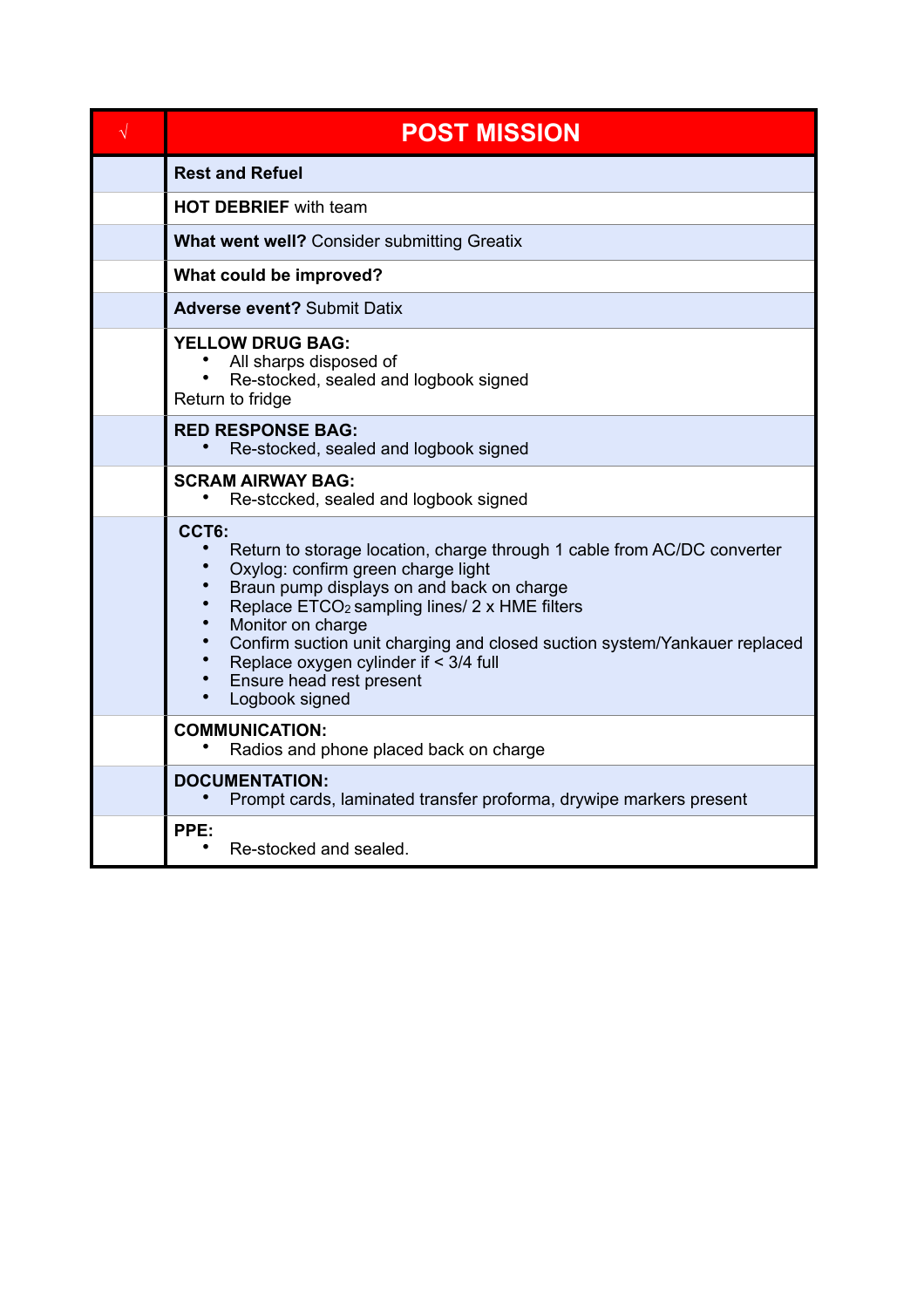### **REFERRING HOSPITAL CHECKLIST FOR WoS COVID-19 TRANSFERS**

**Date:**

| <b>Task</b>                                                                                                       | <b>Signature</b> |  |  |  |  |
|-------------------------------------------------------------------------------------------------------------------|------------------|--|--|--|--|
| <b>COMMUNICATION</b>                                                                                              |                  |  |  |  |  |
| Inform patient's NOK.<br>Provide contact tel. for receiving site ICU                                              |                  |  |  |  |  |
| Ensure available routes in/out of hospital<br>for transfer team                                                   |                  |  |  |  |  |
| Designate member of staff to meet<br>transfer team at rendezvous point and<br>ensure they are familiar with route |                  |  |  |  |  |
| Transfer referral letter completed, printed<br>and e-mailed to duty transfer doctor                               |                  |  |  |  |  |
| Nursing discharge documentation<br>completed and copy in notes                                                    |                  |  |  |  |  |
| <b>PATIENT PREPARATION</b>                                                                                        |                  |  |  |  |  |
| Patient belongings placed into sealed<br>clear plastic bag for transfer                                           |                  |  |  |  |  |
| Ensure ETT secured, cuff pressure<br>checked and incisor position documented                                      |                  |  |  |  |  |
| Confirm ETT/NGT position on CXR and<br>document                                                                   |                  |  |  |  |  |
| ABG prior to arrival of transfer team                                                                             |                  |  |  |  |  |
| Ensure IV access x2 accessible and<br>available                                                                   |                  |  |  |  |  |
| x1 500mls crystalloid bag attached                                                                                |                  |  |  |  |  |
| Ensure all infusions lines clearly labelled<br>with backup syringes made up                                       |                  |  |  |  |  |
| Arterial line clearly labelled                                                                                    |                  |  |  |  |  |
| <b>ARRIVAL OF TRANSFER TEAM</b>                                                                                   |                  |  |  |  |  |
| Escort transfer team to PPE area to don                                                                           |                  |  |  |  |  |
| <b>SBAR handover incl. Resuscitation status</b>                                                                   |                  |  |  |  |  |
| Patient sedated & paralysed for transfer                                                                          |                  |  |  |  |  |
| Assist team with transfer of patient onto<br>CCT6 trolley                                                         |                  |  |  |  |  |
| Oxylog to remain on FiO2 1.0 to prevent entrainment of "dirty" air                                                |                  |  |  |  |  |
| Empty catheter bag                                                                                                |                  |  |  |  |  |
| Aspirate NG, stop feed                                                                                            |                  |  |  |  |  |
| Assist transfer team with pre-departure<br>checklist                                                              |                  |  |  |  |  |
| Ensure clear pathway & escort to<br>ambulance                                                                     |                  |  |  |  |  |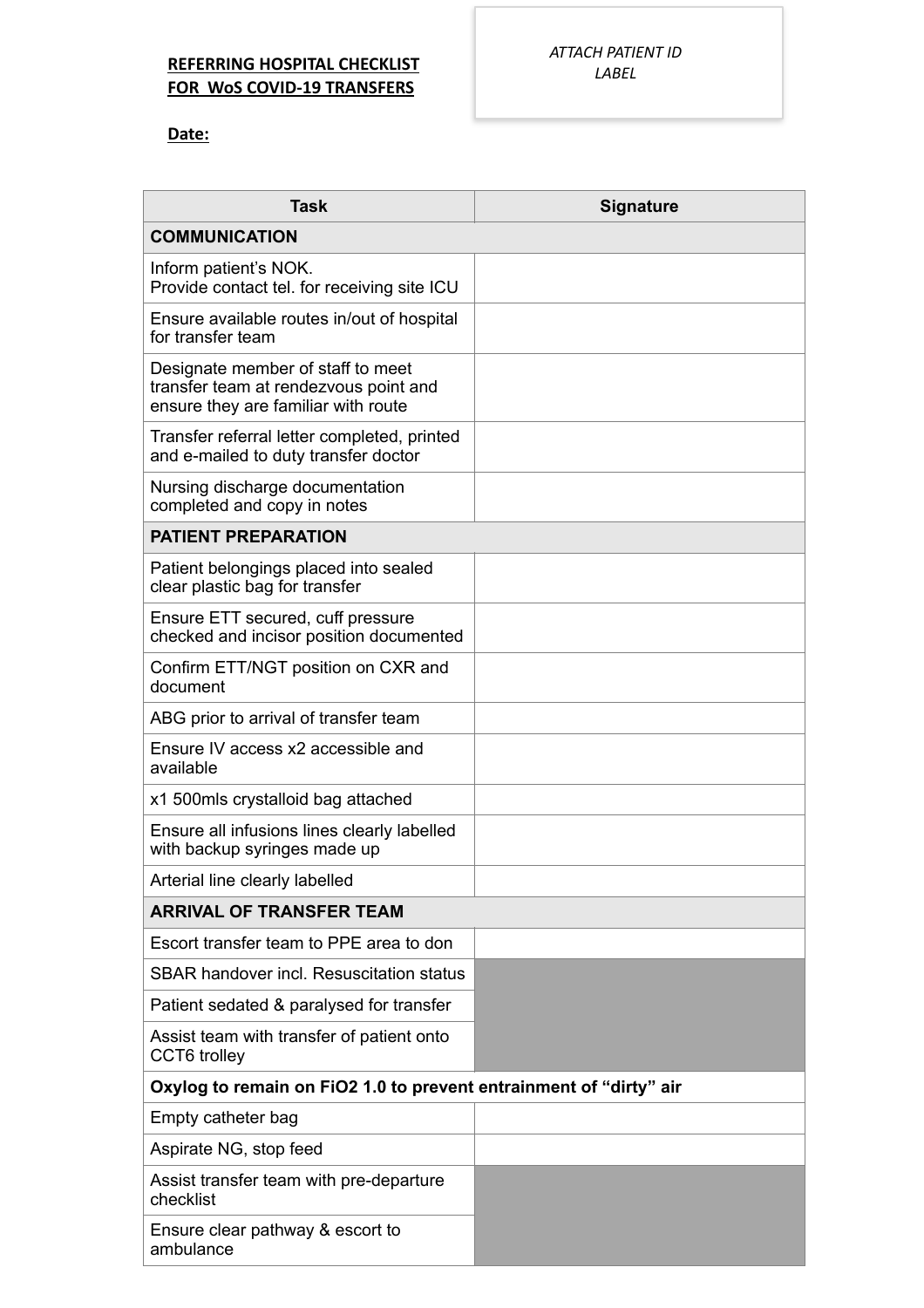#### **ICU TRANSFER TEAM HANDOVER FORM 07976 931 925**

#### *Please email completed form to duty transfer doctor*  A printed copy should also be included with the patient notes *TEAM WILL CALL ON DAY OF TRANSFER TO CONFIRM MEETING POINT / ROUTE*

| <b>PATIENT DETAILS</b>                                                                                  |                                |  |  |  |  |
|---------------------------------------------------------------------------------------------------------|--------------------------------|--|--|--|--|
| <b>CHI</b><br>Forename<br>Surname<br><b>NOK</b><br>Relationship to patient<br><b>NOK Contact number</b> | AFFIX ADDRESSOGRAPH LABEL HERE |  |  |  |  |
| <b>REFERRING TEAM</b>                                                                                   | <b>DESTINATION DETAILS</b>     |  |  |  |  |

| Date transfer requested | Date to be transferred      |
|-------------------------|-----------------------------|
| Hospital                | Hospital                    |
| Unit / bed space        | Unit / bed space            |
| Consultant              | <b>Accepting Consultant</b> |
| <b>Contact number</b>   | <b>Contact Number</b>       |
| <b>Email</b>            | Email                       |

#### COVID-19 DIAGNOSIS SIGNIFICANT PMH

| Date developed symptoms       |                        |
|-------------------------------|------------------------|
| Date diagnosis confirmed      |                        |
| <b>Source of diagnosis</b>    | NP swab / sputum / ETA |
| Date of hospital presentation |                        |
| Date of intubation            |                        |

#### MEDICATIONS

#### **ALLERGIES \_\_\_\_\_\_\_\_\_\_\_\_\_\_\_\_\_\_\_\_\_\_\_\_\_\_\_\_**

#### **DRUG HISTORY**

PLEASE INDICATE IF / WHEN STOPPED

Date to be transferred

If additional space is required, please attach in a letter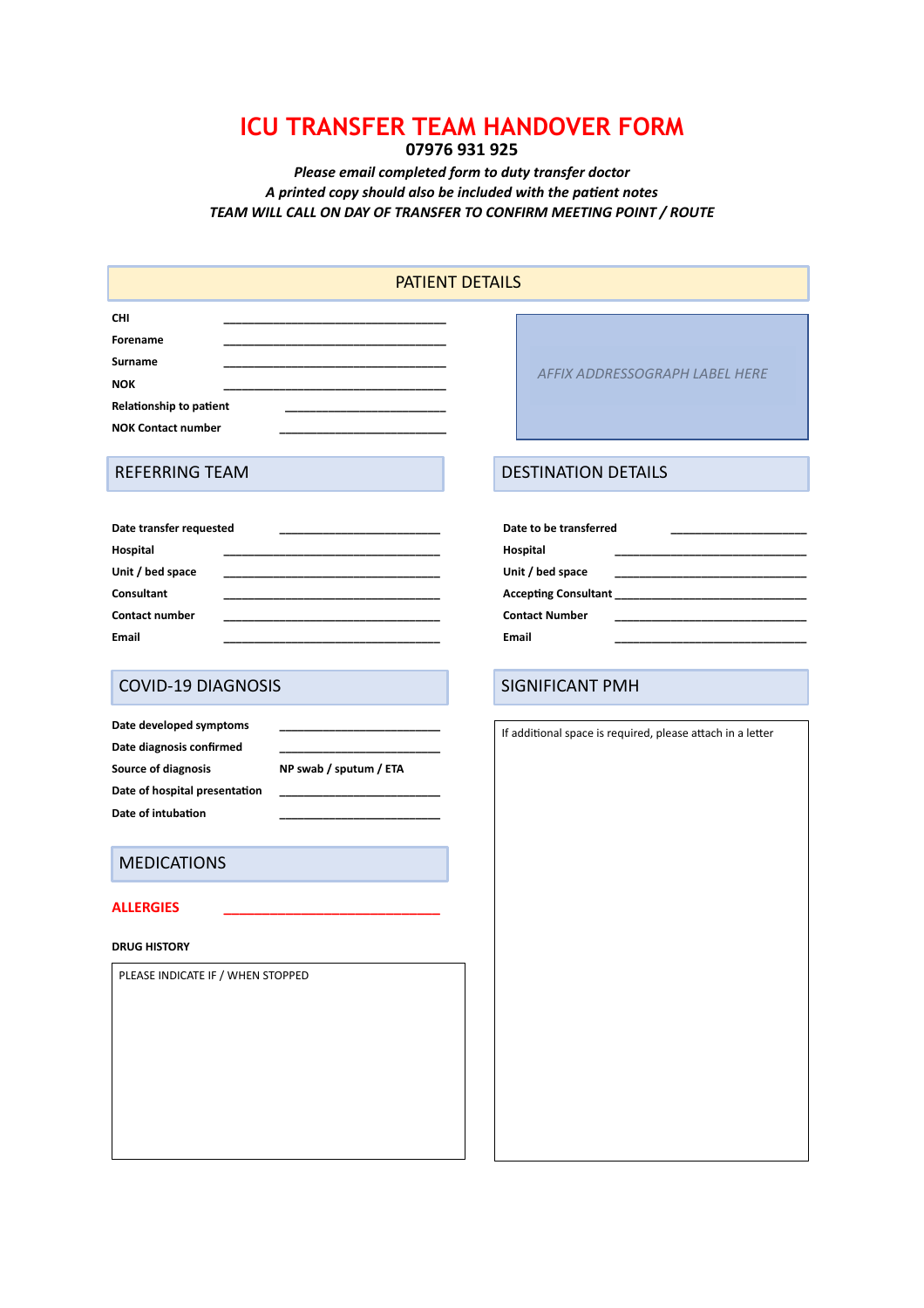#### CURRENT STATUS

#### AIRWAY **BREATHING**

| $\sqrt{2}$                 |                      |                  | <u>UNLAITIIV</u> |                 |                  |      |  |
|----------------------------|----------------------|------------------|------------------|-----------------|------------------|------|--|
| <b>Grade of intubation</b> | 1 / 1 / 11 / 11 / 10 | FIO <sub>2</sub> |                  |                 | <b>PEEP</b>      |      |  |
| <b>ETT size</b>            |                      | Vt               |                  |                 | RR               |      |  |
| Length @ lips              |                      | Pmax             |                  |                 | SpO <sub>2</sub> |      |  |
| Difficult intubation       | Y / N                | <b>ABG</b>       | FiO <sub>2</sub> | pO <sub>2</sub> | pCO <sub>2</sub> | $H+$ |  |
| Comments / equipment       |                      |                  | Bic              | Lactate         | BE               |      |  |
|                            |                      | Proned           | Y / N            |                 |                  |      |  |

**Imaging results (CXR / US / CT)**

#### **CIRCULATION** CIRCULATION

A - LINE location/ type / date of insertion

**PVC LOCATION / size / DATE OF INSERTION HR \_\_\_\_\_\_\_\_ BP \_\_\_\_\_\_\_\_\_\_\_\_\_\_\_\_\_\_ ECG \_\_\_\_\_\_\_\_\_\_\_\_\_\_\_\_\_\_\_\_\_\_\_\_\_\_\_\_\_\_\_\_\_\_\_\_\_\_\_\_\_\_\_\_\_ CV SUPPORT drug / concentration / rate** 1. \_\_\_\_\_\_\_\_\_\_\_\_\_\_\_\_\_\_\_\_\_\_\_\_\_\_\_\_\_\_\_\_\_\_\_\_\_\_\_\_\_\_\_\_\_\_\_\_\_\_\_\_  $2.$ 3. \_\_\_\_\_\_\_\_\_\_\_\_\_\_\_\_\_\_\_\_\_\_\_\_\_\_\_\_\_\_\_\_\_\_\_\_\_\_\_\_\_\_\_\_\_\_\_\_\_\_\_\_ Ī **PRE-INTUBATION GCS SEDATIVE INFUSIONS 1. \_\_\_\_\_\_\_\_\_\_\_\_\_\_\_\_\_\_ \_\_\_\_\_\_ RATE \_\_\_\_\_\_ ml/hr 2. \_\_\_\_\_\_\_\_\_\_\_\_\_\_\_\_\_\_\_\_\_\_\_\_ RATE \_\_\_\_\_\_ ml/hr**  DISABILITY

#### CVC location / type / date of insertion **24h U/O\_\_\_\_\_\_\_\_ 24h fluid balance** 22h fluid balance Creatinine \_\_\_\_\_\_\_\_ K+ \_\_\_\_\_\_Na+ \_\_\_\_\_\_\_  **WCC \_\_\_\_\_\_\_ CRP \_\_\_\_\_\_\_ PCT \_\_\_\_\_\_\_ Temp \_\_\_\_\_\_\_**

#### OTHER INFORMATION

| If more space is required, please attach in a letter |  |  |  |
|------------------------------------------------------|--|--|--|
|                                                      |  |  |  |
|                                                      |  |  |  |
|                                                      |  |  |  |
|                                                      |  |  |  |
|                                                      |  |  |  |
|                                                      |  |  |  |
|                                                      |  |  |  |
|                                                      |  |  |  |
|                                                      |  |  |  |
|                                                      |  |  |  |
|                                                      |  |  |  |
|                                                      |  |  |  |
|                                                      |  |  |  |
|                                                      |  |  |  |
|                                                      |  |  |  |
|                                                      |  |  |  |
|                                                      |  |  |  |
|                                                      |  |  |  |

*Thank you*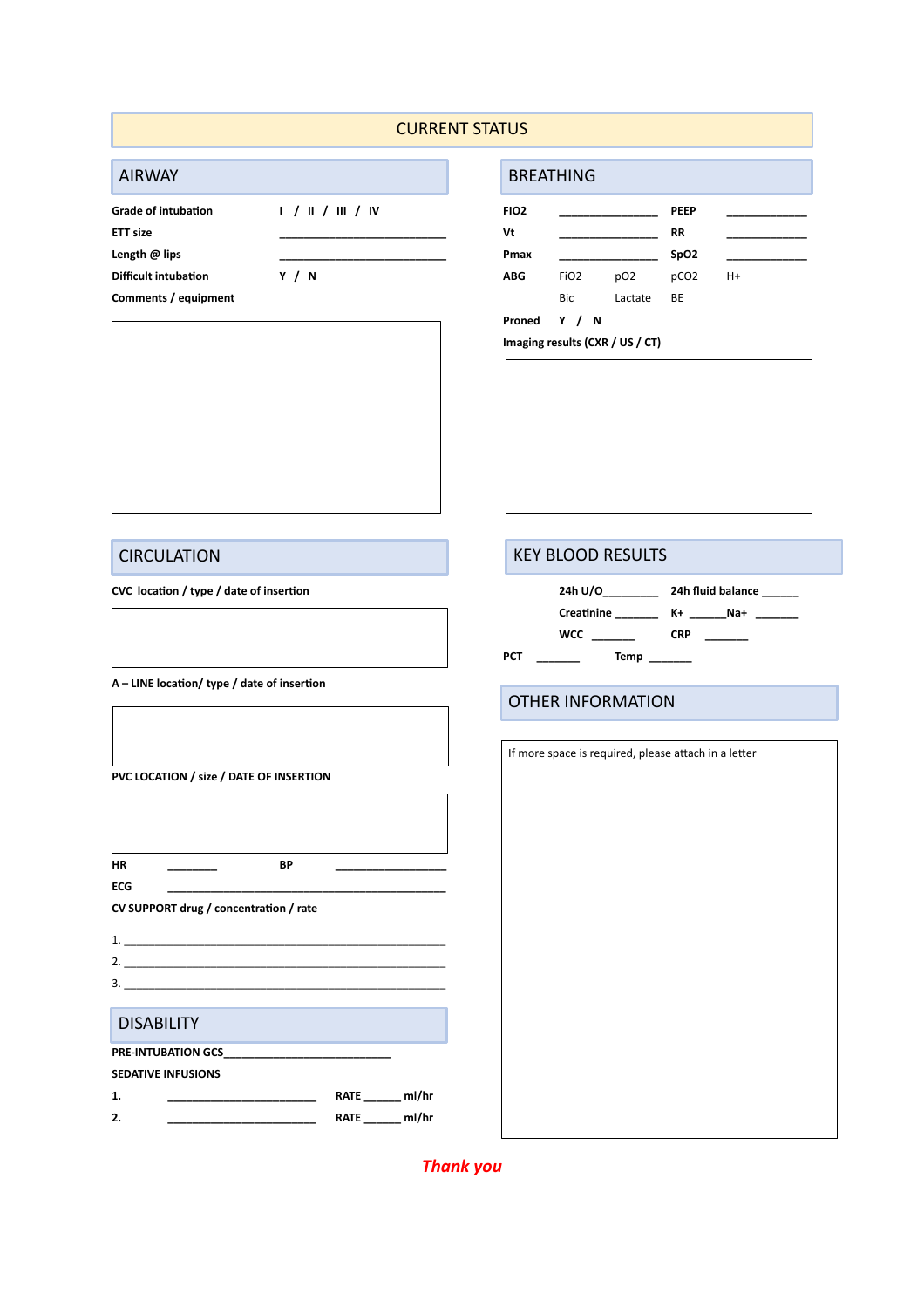## **SUDDEN HIGH PAWP EMERGENCY ACTION**

## **IMMEDIATE ACTIONS**

## **"INFORM TEAM"**

| <b>DECLARE TO DRIVER VIA WALKIE</b><br><b>TALKIE</b>           | "MEDICAL PROBLEM WITH PATIENT"<br>Request to remove seatbelts                                              |  |  |  |
|----------------------------------------------------------------|------------------------------------------------------------------------------------------------------------|--|--|--|
| <b>OXYGEN</b>                                                  | 100%                                                                                                       |  |  |  |
| <b>ASSESS PULSE</b>                                            | +/- DECLARE CARDIAC ARREST                                                                                 |  |  |  |
|                                                                | <b>CHECK</b>                                                                                               |  |  |  |
| <b>PATIENT</b>                                                 | <b>FIGHTING VENTILATOR</b>                                                                                 |  |  |  |
| <b>CHEST</b>                                                   | BILATERAL EXPANSION                                                                                        |  |  |  |
| <b>ETT</b>                                                     | POSITION/PATENCY                                                                                           |  |  |  |
| <b>VENTILATOR</b>                                              | <b>SETTINGS APPROPRIATE</b>                                                                                |  |  |  |
| <b>CIRCUIT</b>                                                 | KINKS; BLOCKAGE                                                                                            |  |  |  |
| <b>MONITOR</b>                                                 | etCO2 WAVEFORM; VITALS                                                                                     |  |  |  |
| <b>EXCLUDE PATHOLOGY</b>                                       |                                                                                                            |  |  |  |
| NB: PAUSE VENTILATION AND CLAMP ETT PRIOR TO ANY DISCONNECTION |                                                                                                            |  |  |  |
| <b>TENSION PNEUMOTHORAX</b>                                    | <b>DECOMPRESS</b><br>SEE SUDDEN FALL IN SpO2 CARD                                                          |  |  |  |
| <b>BRONCHOSPASM</b>                                            | SALBUTAMOL 50mcg IV BOLUS                                                                                  |  |  |  |
| <b>DYNAMIC HYPERINFLATION</b>                                  | TARGET LOW VT 6-8MLS/KG IBW<br>DECREASE RR - START WITH 10bpm<br>DECREASE I:E RATIO= 1:3 $\rightarrow$ 1:5 |  |  |  |
| <b>MUCUS PLUG</b>                                              | <b>IN-LINE SUCTION</b>                                                                                     |  |  |  |
| <b>VENTILTOR/PATIENT DYS-</b><br><b>SYNCHRONY</b>              | ADMINISTER PARALYTIC +/- SEDATION                                                                          |  |  |  |
| <b>ANAPHYLAXIS</b>                                             | ADRENALINE 500mcg IM (0.5mls of 1:1,000)                                                                   |  |  |  |

*ADAPTED FROM EMRS EMERGENCY ACTION CARDS V3\_15.06.2017*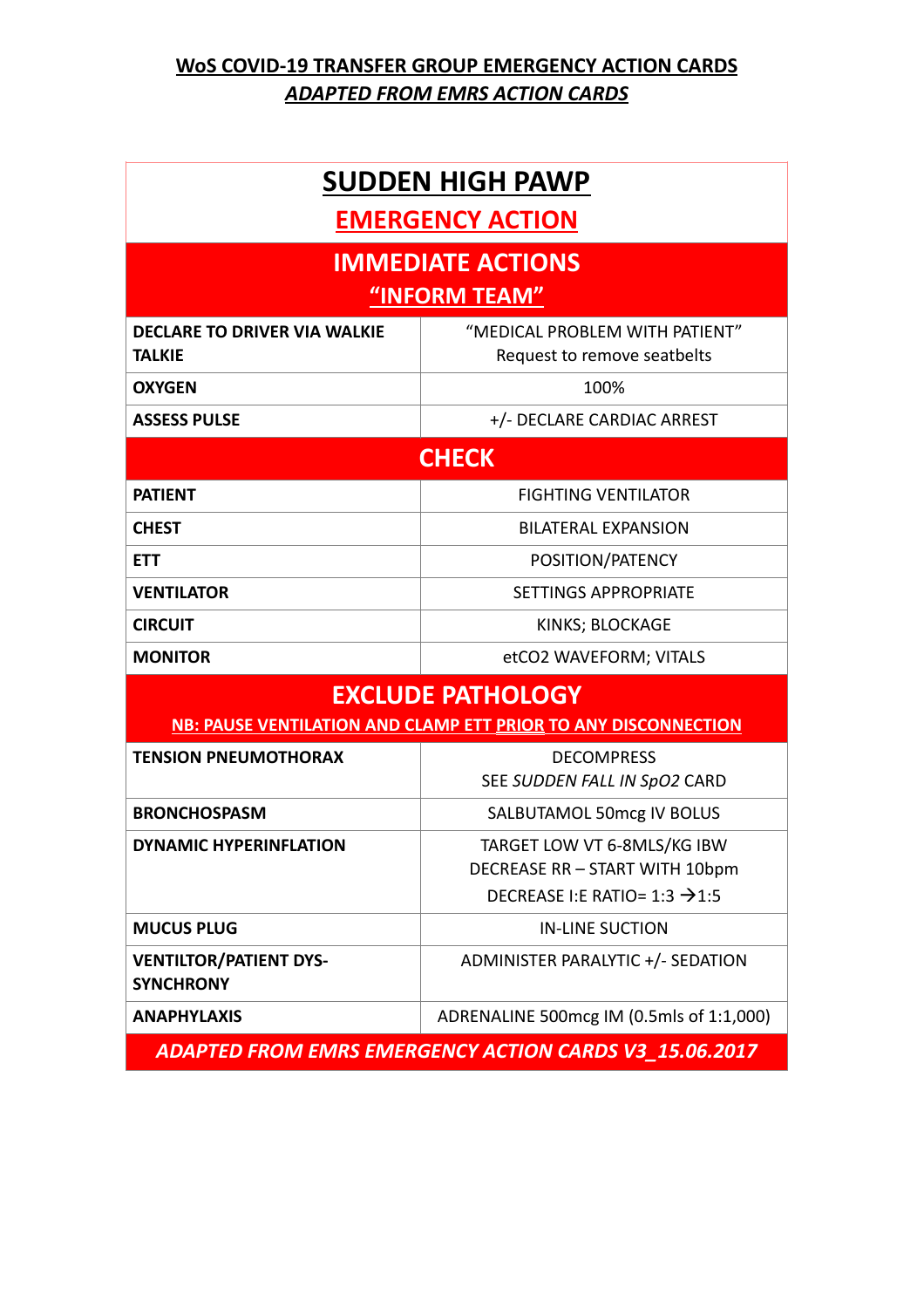## **SUDDEN FALL IN BP**

## **EMERGENCY ACTION**

## **IMMEDIATE ACTIONS "INFORM TEAM"**

### **DECLARE TO DRIVER VIA WALKIE**  "MEDICAL PROBLEM WITH PATIENT" Request to remove seatbelts **OXYGEN** 100% **ASSESS PULSE** +/- CARDIAC ARREST

**VENTILATOR PAWP**  $+/-$  RAISED PAWP (SEE CARD)

**TALKIE**

| <b>CHECK</b>    |                                 |
|-----------------|---------------------------------|
| <b>MONITOR</b>  | DYSRHYTHMIA; etCO2; PACED?      |
| <b>CHEST</b>    | <b>BILATERAL EXPANSION?</b>     |
| <b>A-LINE</b>   | TRACE / POSITION / PRESSURE BAG |
| <b>INFUSION</b> | DISCONNECTION / OCCLUSION       |

## **EXCLUDE PATHOLOGY**

**NB: PAUSE VENTILATION AND CLAMP ETT PRIOR TO ANY DISCONNECTION**

| <b>TENSION PNEUMOTHORAX</b>   | <b>DECOMPRESS</b><br>SEE SUDDEN FALL IN SpO2 CARD                                                          |
|-------------------------------|------------------------------------------------------------------------------------------------------------|
| <b>TACHYDYSRHYTHMIA</b>       | DC CARDIOVERSION / AMIODARONE 300mg IV                                                                     |
| <b>BRADYDYSRHYTHMIA</b>       | ATROPINE 1mg IV / EXTERNAL PACING                                                                          |
| <b>ANAPHYLAXIS</b>            | ADRENALINE 500mcg IM (0.5mls of 1:1,000)                                                                   |
| <b>DYNAMIC HYPERINFLATION</b> | TARGET LOW VT 6-8MLS/KG IBW<br>DECREASE RR - START WITH 10bpm<br>DECREASE I:E RATIO= 1:3 $\rightarrow$ 1:5 |

*ADAPTED FROM EMRS EMERGENCY ACTION CARDS V3\_15.06.2017*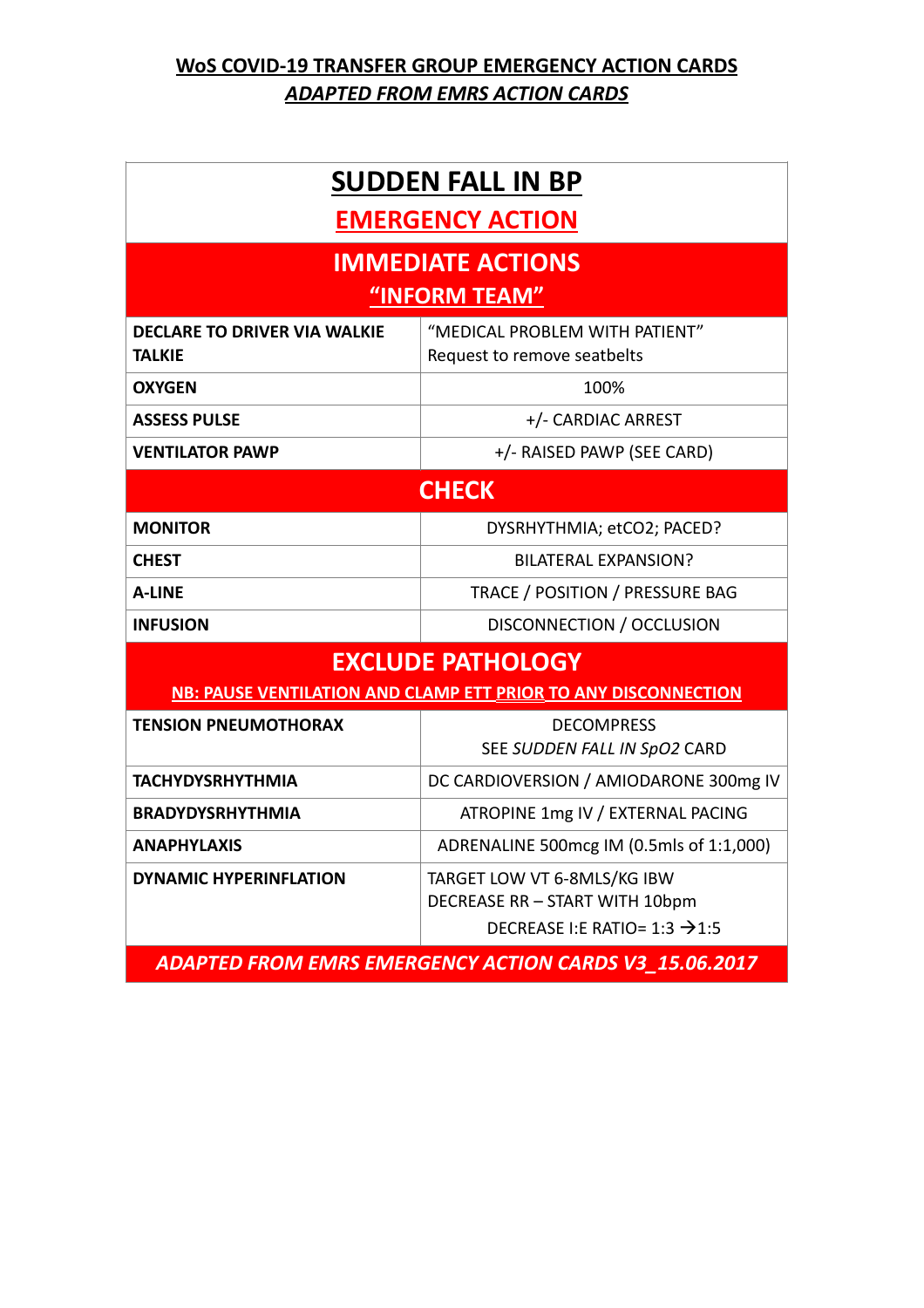## **SUDDEN FALL IN SpO2 EMERGENCY ACTION**

# **IMMEDIATE ACTIONS**

**"INFORM TEAM"**

| <b>DECLARE TO DRIVER VIA WALKIE</b><br><b>TALKIF</b>                  | "MEDICAL PROBLEM WITH PATIENT"<br>Request to remove seatbelts    |  |
|-----------------------------------------------------------------------|------------------------------------------------------------------|--|
| <b>OXYGEN</b>                                                         | 100%                                                             |  |
| <b>ASSESS PULSE</b>                                                   | +/- CARDIAC ARREST                                               |  |
| <b>MONITOR etCO2</b>                                                  | +/- FALLING etCO2                                                |  |
| <b>VENTILATOR PAWP</b>                                                | +/- SUDDEN RISE PAWP                                             |  |
| <b>CHECK</b>                                                          |                                                                  |  |
| <b>CHEST</b>                                                          | <b>BILATERAL EXPANSION?</b>                                      |  |
| <b>ETT</b>                                                            | POSITION / PATENCY / CUFF LEAK ASSESSED<br><b>WITH MANOMETER</b> |  |
| <b>MONITOR</b>                                                        | VITALS / SpO2 PROBE OFF?                                         |  |
| <b>VENTILATOR</b>                                                     | CIRCUIT CONNECTION / 02 SUPPLY FAILURE                           |  |
| <b>EXCLUDE PATHOLOGY</b>                                              |                                                                  |  |
| NB: PAUSE VENTILATION AND CLAMP ETT PRIOR TO ANY DISCONNECTION        |                                                                  |  |
| <b>TENSION PNEUMOTHORAX</b>                                           | <b>DECOMPRESS</b>                                                |  |
| <b>MUCUS PLUG</b>                                                     | <b>IN-LINE SUCTION</b>                                           |  |
| <b>ALVEOLAR OEDEMA</b><br><b>ATELECTASIS</b><br><b>LOBAR COLLAPSE</b> | <b>RECRUITMENT + PEEP</b>                                        |  |
| <b>BRONCHOSPASM</b>                                                   | SALBUTAMOL 50mcg IV                                              |  |
| <b>VENTILATOR / PATIENT DYS-</b><br><b>SYNCHRONY</b>                  | ADMINISTER PARALYTIC +/- SEDATION                                |  |
| <b>GASTRIC DISTENSION</b>                                             | <b>NG TUBE</b>                                                   |  |

*ADAPTED FROM EMRS EMERGENCY ACTION CARDS V3\_15.06.2017*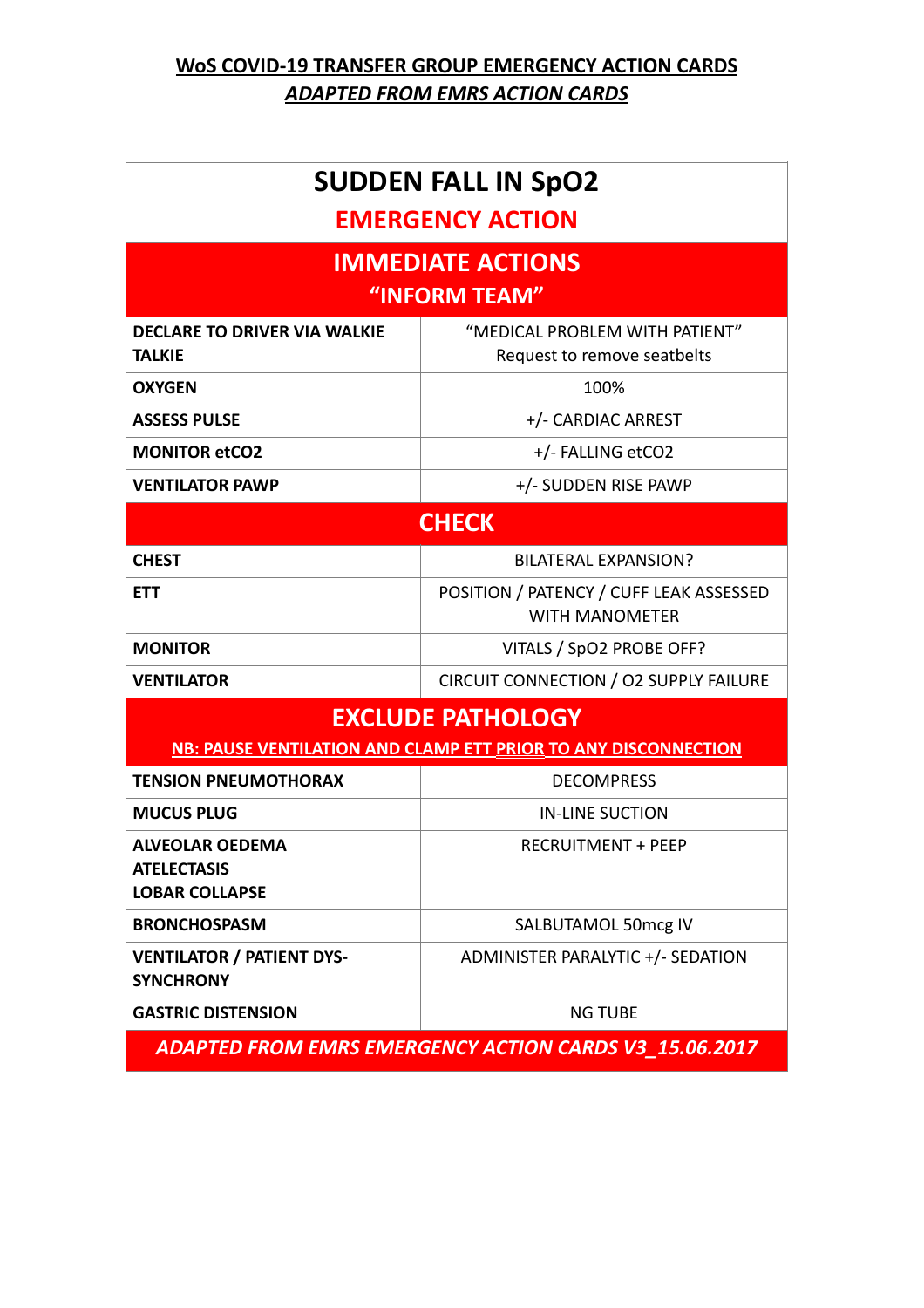| <b>FALLING etCO2</b><br><b>EMERGENCY ACTION</b>                                                                                                |                                                                                                                   |  |
|------------------------------------------------------------------------------------------------------------------------------------------------|-------------------------------------------------------------------------------------------------------------------|--|
| <b>IMMEDIATE ACTIONS</b><br>"INFORM TEAM"                                                                                                      |                                                                                                                   |  |
| <b>DECLARE TO DRIVER VIA WALKIE TALKIE</b>                                                                                                     | "MEDICAL PROBLEM WITH PATIENT"<br>Request to remove seatbelts                                                     |  |
| <b>OXYGEN</b>                                                                                                                                  | 100%                                                                                                              |  |
| <b>ASSESS PULSE</b>                                                                                                                            | +/- CARDIAC ARREST                                                                                                |  |
| <b>ASSESS BP</b>                                                                                                                               | +/- SUDDEN FALL IN BP                                                                                             |  |
| <b>SUDDEN &amp; COMPLETE LOSS OF TRACE</b><br><b>CONSIDER HAND VENTILATION</b><br>NB: PAUSE VENTILATION & CLAMP ETT PRIOR TO ANY DISCONNECTION |                                                                                                                   |  |
| <b>CHEST</b>                                                                                                                                   | <b>BILATERAL EXPANSION</b>                                                                                        |  |
| <b>ETT</b>                                                                                                                                     | <b>POSITION</b>                                                                                                   |  |
| <b>VENTILATOR</b>                                                                                                                              | <b>CHECK AIRWAY PRESSURES</b>                                                                                     |  |
| <b>CIRCUIT</b>                                                                                                                                 | <b>CHECK ETT TO VENTILATOR</b>                                                                                    |  |
| <b>CAPNOGRAPH</b>                                                                                                                              | EXCLUDE CALIBRATION / CHECK CABLE CONNECTED<br>/ CONDENSATION IN CIRCUIT<br>NB: FOLLOW DISCONNECTION INSTRUCTIONS |  |
| <b>SUDDEN SEVERE REDUCTION IN etCO2</b>                                                                                                        |                                                                                                                   |  |
| <b>DROP REPRESENTS PULMONARY HYPOPERFUSION</b>                                                                                                 |                                                                                                                   |  |
| <b>EXCLUDE TENSION PNEUMOTHORAX</b>                                                                                                            | <b>DECOMPRESS CHEST</b><br>SEE SUDDEN FALL IN SpO2 CARD                                                           |  |
| <b>EXCLUDE ANAPHYLAXIS</b>                                                                                                                     | ADRENALINE 500mcg IM (0.5mls of 1,1000)                                                                           |  |
| <b>FAT OR THROMBOEMBOLISM</b>                                                                                                                  |                                                                                                                   |  |
| <b>HYPERVENTILATION PRESENTS AS GRADUAL REDUCTION IN etCO2</b><br><b>REVIEW VENTILATOR SETTINGS</b>                                            |                                                                                                                   |  |
| <b>ADAPTED FROM EMRS EMERGENCY ACTION CARDS</b><br>V3_15.06.2017                                                                               |                                                                                                                   |  |